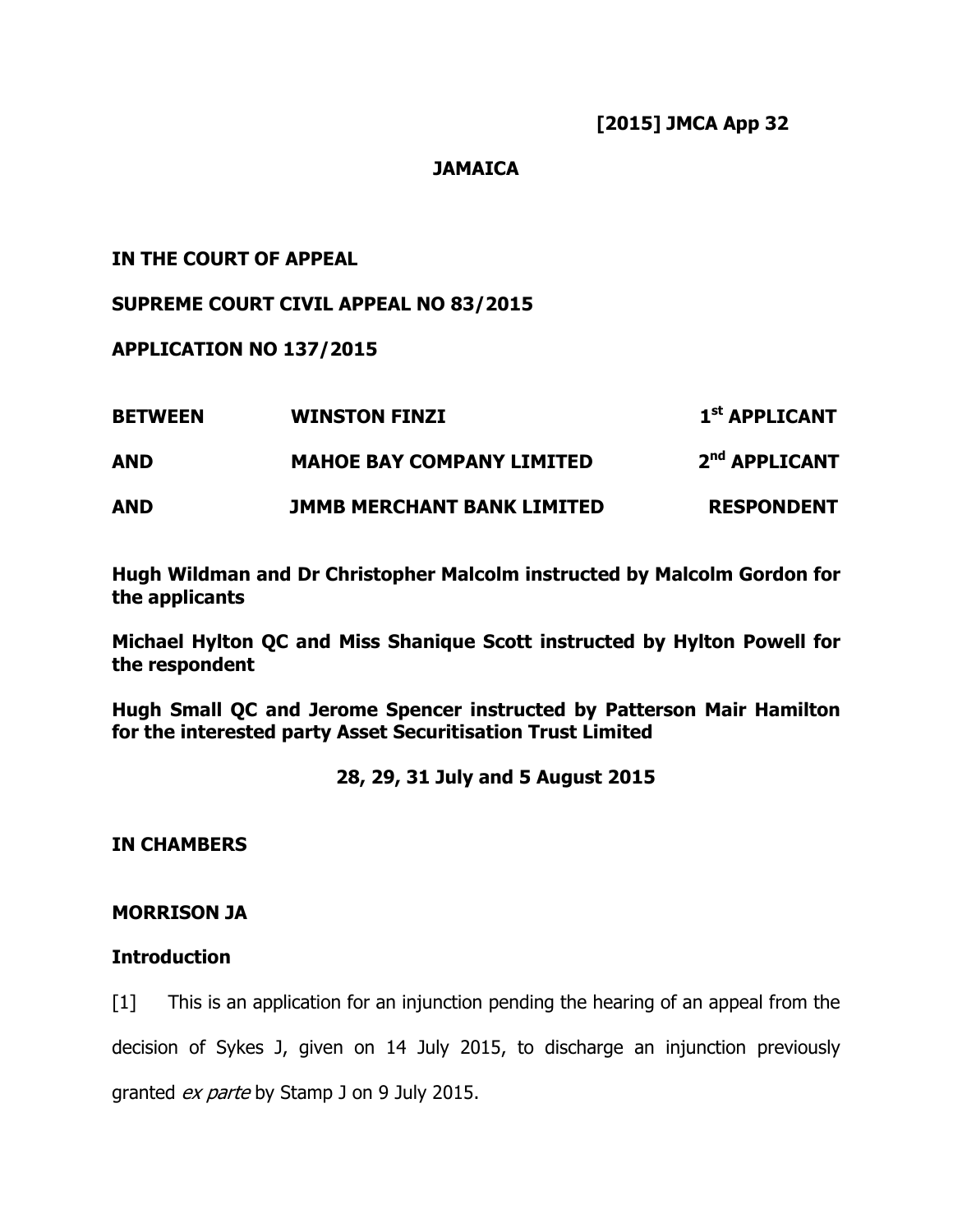[2] The  $1^{st}$  applicant (Mr Finzi) is a businessman and company director, while the  $2^{nd}$ applicant (Mahoe Bay), of which Mr Finzi is a director, is a company incorporated under the provisions of the Companies Act. I will refer to the applicants collectively as "Mr Finzi/Mahoe Bay".

[3] The respondent (JMMB) carries on business as a merchant bank and was formerly known as Capital and Credit Merchant Bank Limited (CCMB). The banking relationship between Mr Finzi/Mahoe Bay and JMMB, which has given rise to these proceedings, predates the change of name of CCMB to JMMB.

[4] This application comes before me by virtue of rule  $2.11(1)(c)$  of the Court of Appeal Rules, 2002 (the CAR), which empowers a single judge of this court to make orders "for an injunction restraining any party from dealing, disposing or parting with possession of the subject matter of an appeal pending the determination of the appeal". But, before coming to a consideration of the background to this application, I must mention two matters, one preliminary, and the other collateral, which arose during the course of the hearing of the application.

### The preliminary matter

[5] At the outset of the application, Dr Christopher Malcolm for Mr Finzi/Mahoe Bay asked me to defer the hearing until the decision of Sykes J was made known in an application which he had heard that same day, 28 July 2015, in the Supreme Court. That application was for an order barring Mr Michael Hylton QC and the firm of Hylton Powell from representing JMMB in the substantive litigation, on the ground that Mr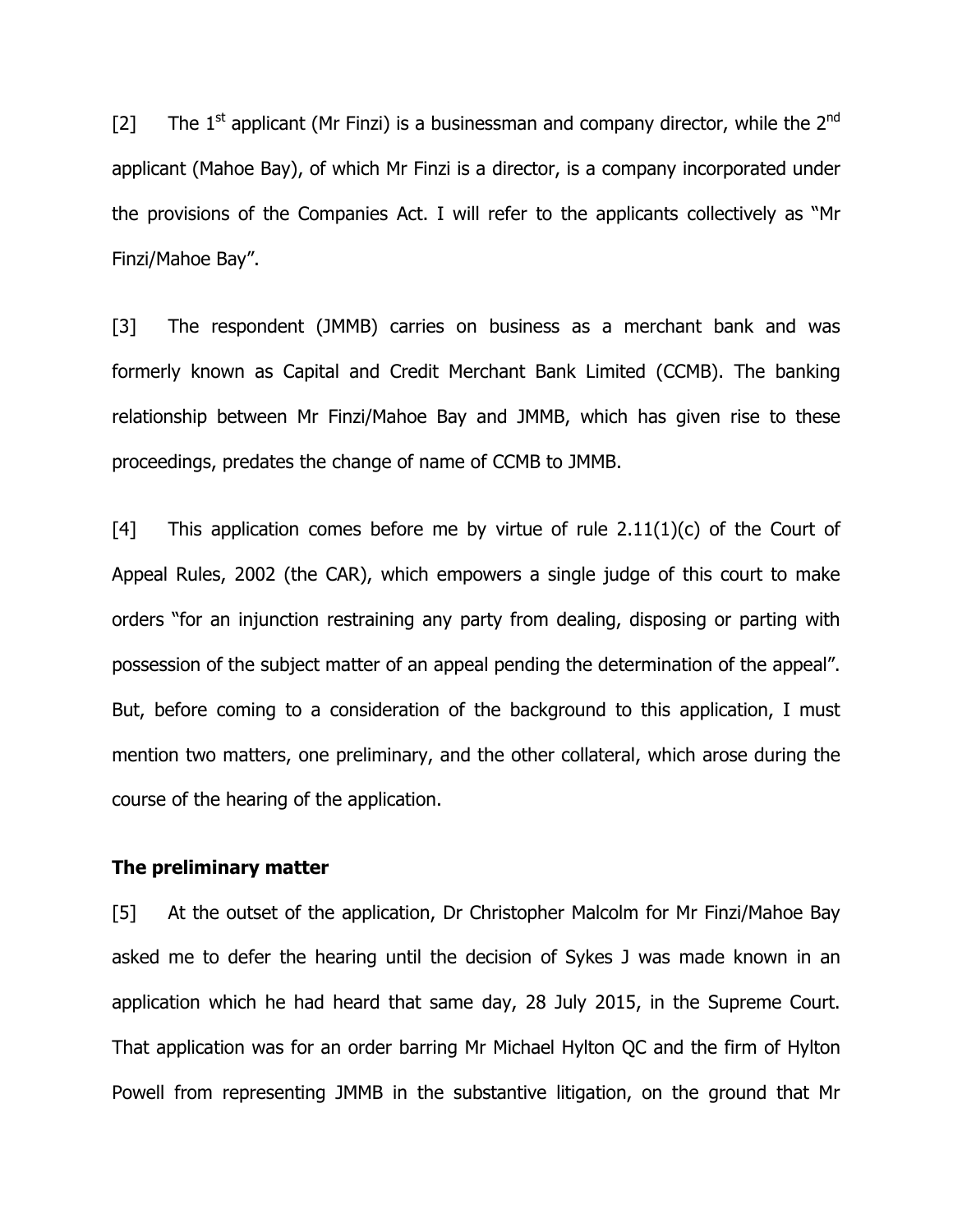Hylton had acted for Mr Finzi in the past. I considered that that matter had no bearing on this application and therefore declined to accede to Dr Malcolm's request. Subsequent to this ruling, it was brought to my attention that the application before Sykes J had in any event been refused by the learned judge in a judgment delivered on 30 July 2015<sup>1</sup>.

### The matter arising

 $\overline{a}$ 

[6] This issue requires to be dealt with in somewhat greater detail. The hearing of the application commenced at approximately 2:40 pm on 28 July 2015. At that time, Dr Christopher Malcolm for the applicants began his submissions in support of the application and, at approximately 3:15 pm, by pre-arrangement with counsel, the matter was adjourned part-heard to the following day, 29 July 2015.

[7] On the evening of 28 July 2015, as I continued to review the documentation in preparation for the continuation of the hearing the following day, I was struck by something. This led me to make an enquiry of my wife, Mrs Janet Morrison, who is an attorney-at-law and a former partner in the firm of DunnCox. The answer to that enquiry confirmed that (i) DunnCox had acted for CCMB in connection with the share sale transaction with JMMB that ultimately led to the takeover of the former by the latter and the change of name; and (ii) my wife had been the partner of the firm with responsibility for the transaction.

 $^1$  JMMB Merchant Bank Ltd v Winston Finzi and Mahoe Bay Company Ltd (No 3) [2015] JMCCD 16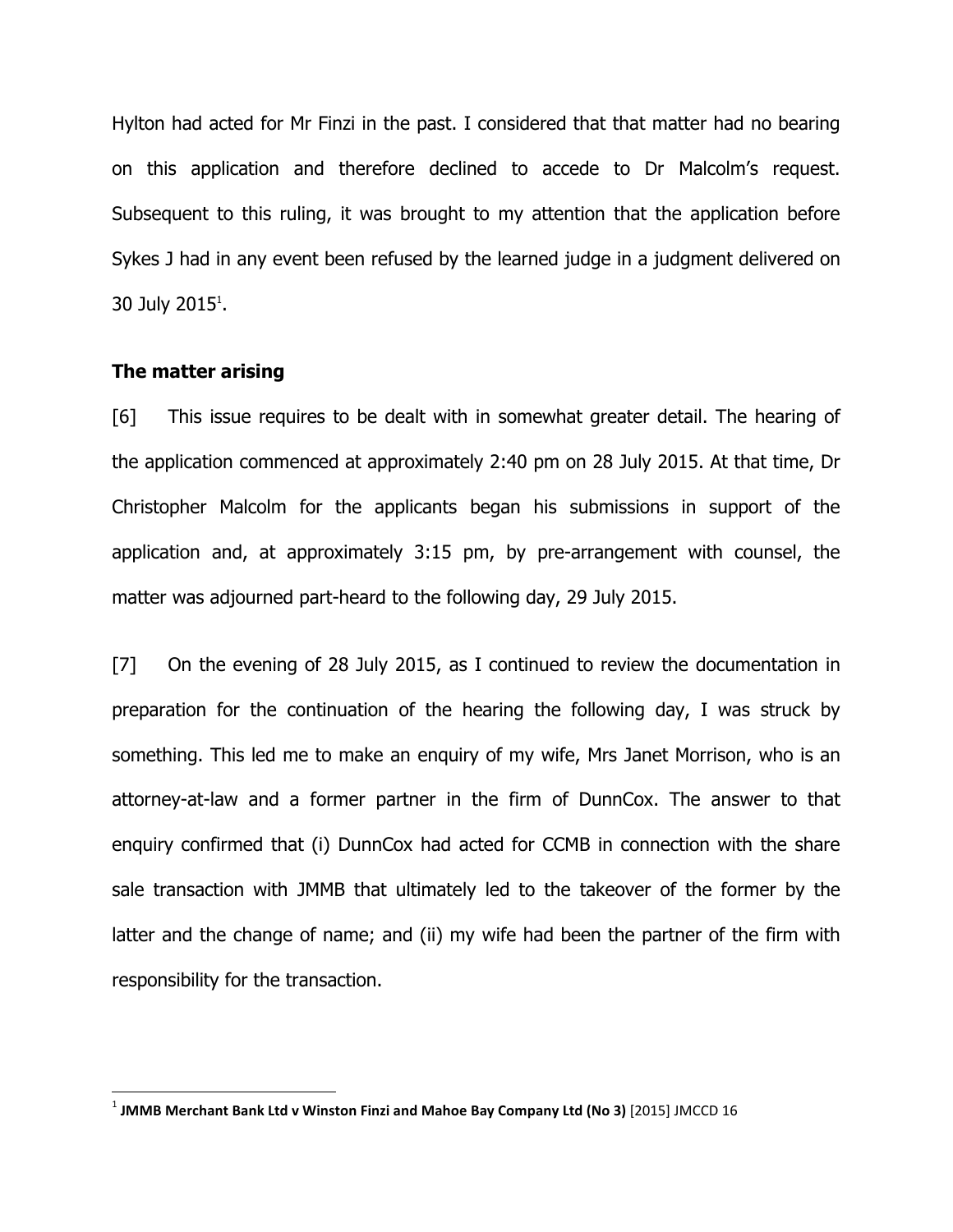[8] Upon receipt of this information, it immediately occurred to me that it should be disclosed to the parties for their consideration. Accordingly, when the hearing resumed at 2:00 pm on 29 July 2015, all counsel in the matter were (i) advised by me of my wife's involvement in the share sale transaction; (ii) invited to take instructions from their respective clients as to whether they would, in the circumstances, find it acceptable for me to continue the hearing; and (iii) told that, if there was a concern with my continuing to hear the matter, alternative arrangements would be made to allow the application to be heard by another judge of appeal. I then rose to allow counsel to undertake the necessary consultations, asking them to indicate to the registrar when they were ready for me to return to chambers.

[9] After an interval of about 15-20 minutes, I was summoned to return to chambers. There, I was told by all counsel present, including Dr Malcolm, that they had taken instructions and took no exception to my proceeding with the hearing of the matter. Mr Finzi was present when this information was conveyed to me. So the hearing resumed and Dr Malcolm picked up his submissions where he had left off the previous afternoon, continuing for approximately an hour and 20 minutes. Mr Hylton for JMMB then responded for approximately 20-25 minutes, followed by Mr Hugh Small QC for the interested party, Asset Securitisation Trust Limited (ASL), for perhaps a further five minutes. I then advised counsel that I would reserve my decision for delivery at 2:30 pm on 31 July 2015.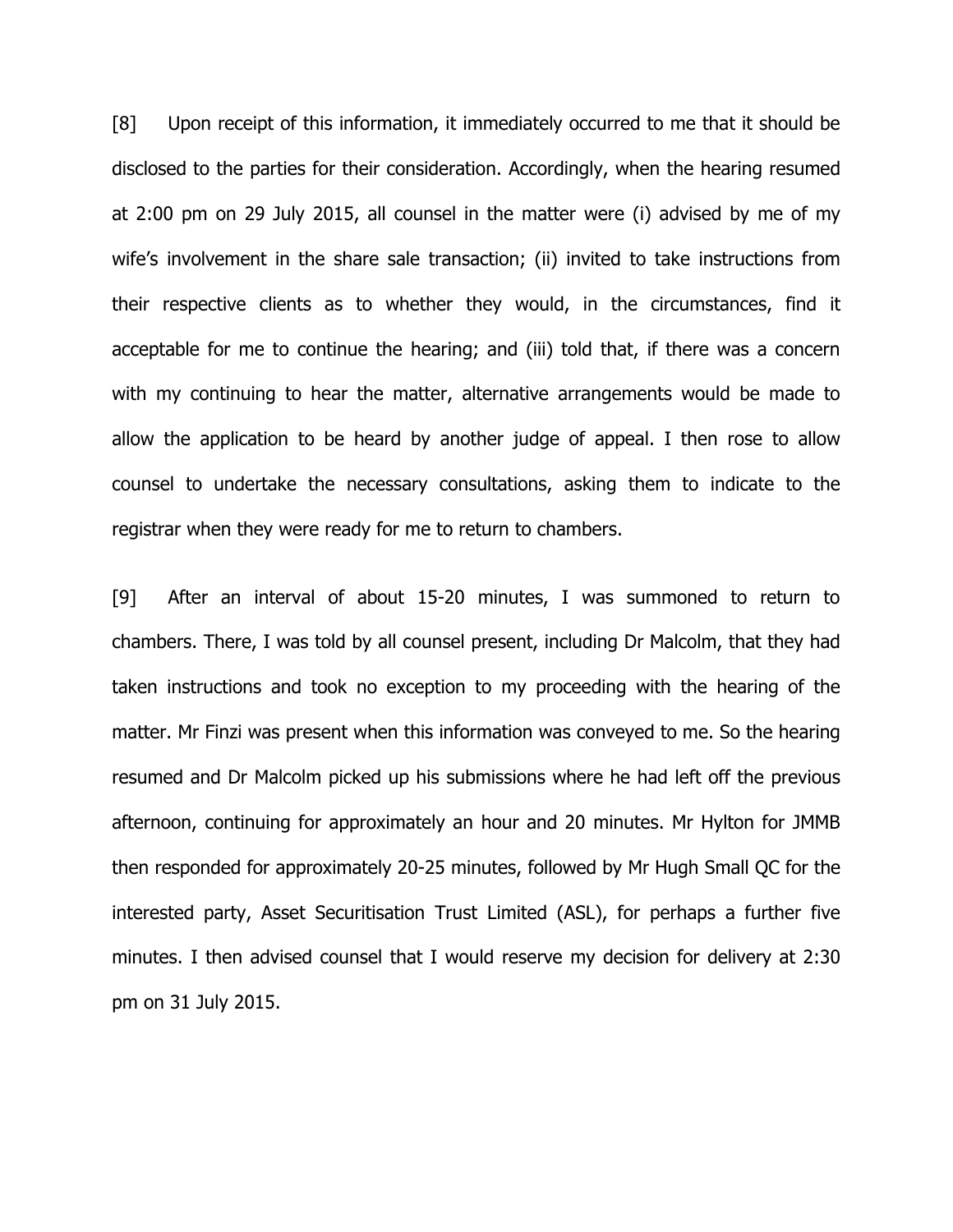[10] In the late afternoon of 30 July 2015, I received from the registrar, by way of electronic mail, a letter of that date addressed to me by Malcolm Gordon, the attorneysat-law on the record for Mr Finzi/Mahoe Bay. The letter, which was signed by Dr Malcolm, the senior partner in the firm, stated the following:

"Dear Sir,

# Re: Application for an Injunction heard by Morrison, JA – Winston Finzi and Mahoe Bay Company Limited v JMMBMB Limited Civil Appeal No 83 of 2015

We act for the Applicants in this matter, the hearing of which commenced before you on 28 July 2015 and continued to conclusion of submissions yesterday, 29 July 2015 with a decision to be rendered on 31 July 2015.

Prior to commencing the hearing on 29 July 2015, you indicated to Counsel that your wife Janet Morrison had acted for JMMB in a connected transaction. You then invited counsel to consult with their clients and thereafter indicate to you whether or not they were comfortable with you proceeding in the matter.

Our clients were asked to consider whether it would have been appropriate for you to remain as a Judge in this matter. It was a decision that they were pressured to make on the spur of the moment without any details of the connected transaction. The lack of information, and the short period of time in which they were required to respond crippled their ability to make a properly informed decision.

Our clients having obtained the requisite information concerning the connection by your wife to the sale of Capital and Credit Merchant Bank to Jamaica Money Market Brokers Merchant Limited (JMMBMB), which is now the basis of our counter claim against JMMBMB Limited.

To be fair to you, our clients do not believe that either your [sic] or they should be placed in this position.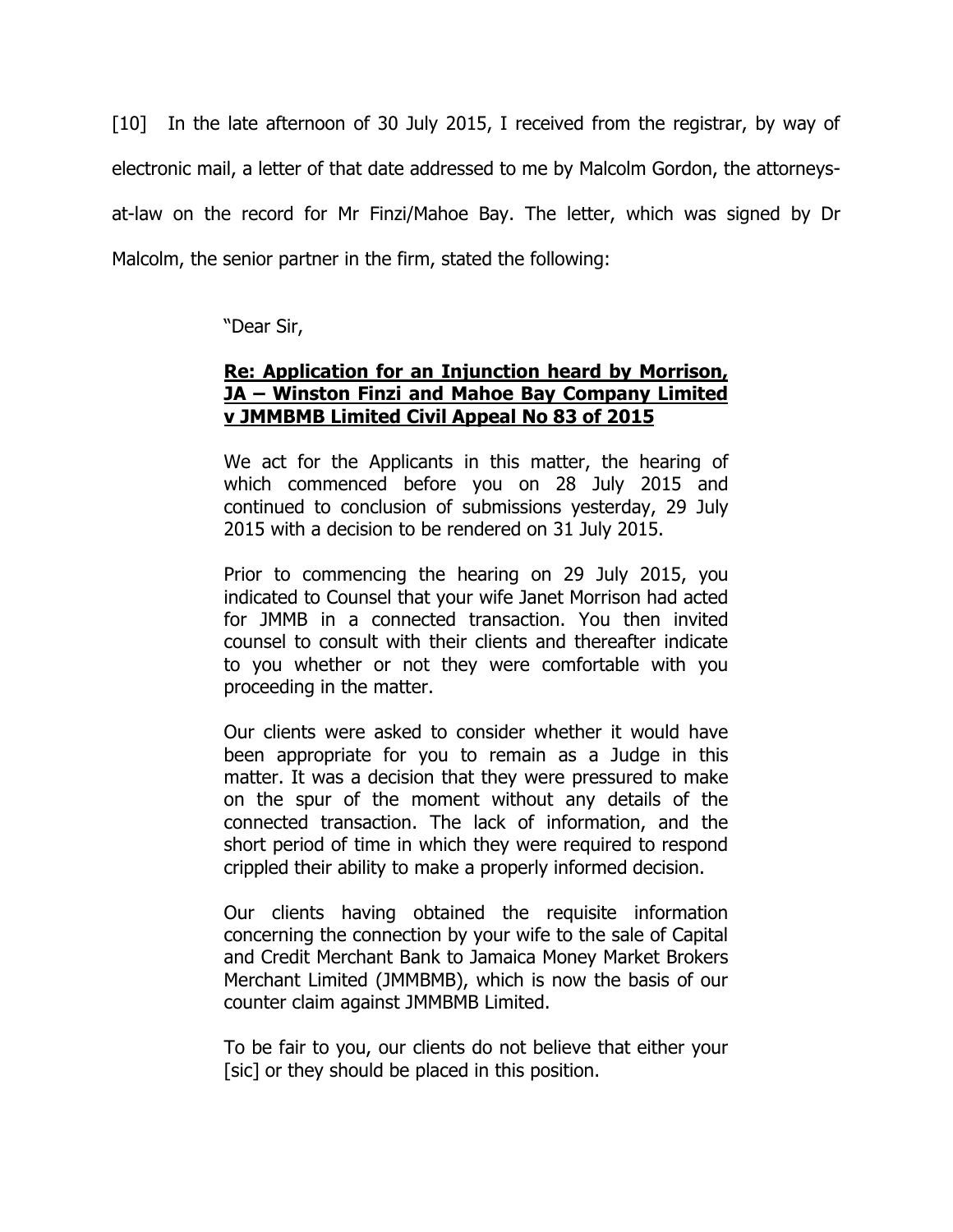Subsequently, during the course of last evening, and into this morning, our client has reverted to us indicating that after having had more time to consider the matter, and after reviewing matters related to the circumstances of the transaction referred to by you, they are now experiencing a level of discomfort that leaves them with no option but to request that we formally communicate that they would prefer that you not be the one to render a decision on their application. In particular, our clients have indicated that their counterclaim is based on matters related to the sale of CCMB to JMMBMB, which sale, from the indication of yourself, included transactional work having been carried out by your wife Mrs. Janet Morrison.

In the circumstances, and grounded firmly in our instructions, we humbly ask that you recuse yourself from any further adjudication in the matter and further that the matter be adjourned for hearing before another Judge, and that in the interim the injunction be further extended, pending such hearing and determination."

[11] Shortly afterwards, the registrar also sent me the responses to this letter which

she had received from Hylton Powell and Patterson Mair Hamilton, attorneys-at-law on

the record for JMMB and ASL, respectively. Hylton Powell wrote as follows:

"Dear Madam Registrar:

# Re: Application for an Injunction heard by Morrison JA – Winston Finzi and Mahoe Bay Company Limited v JMMB MB Limited Civil Appeal No 83 of 2015

As you know, we represent the Respondent, JMMB Merchant Bank Limited ("the Bank") in the captioned matter. We have just received a copy of the [applicant's] letter to Justice of Appeal Morrison of today's date.

The suggestion that Justice Morrison only indicated that Mrs Morrison had acted for JMMB 'in a connected transaction' and that the [applicants] have since discovered her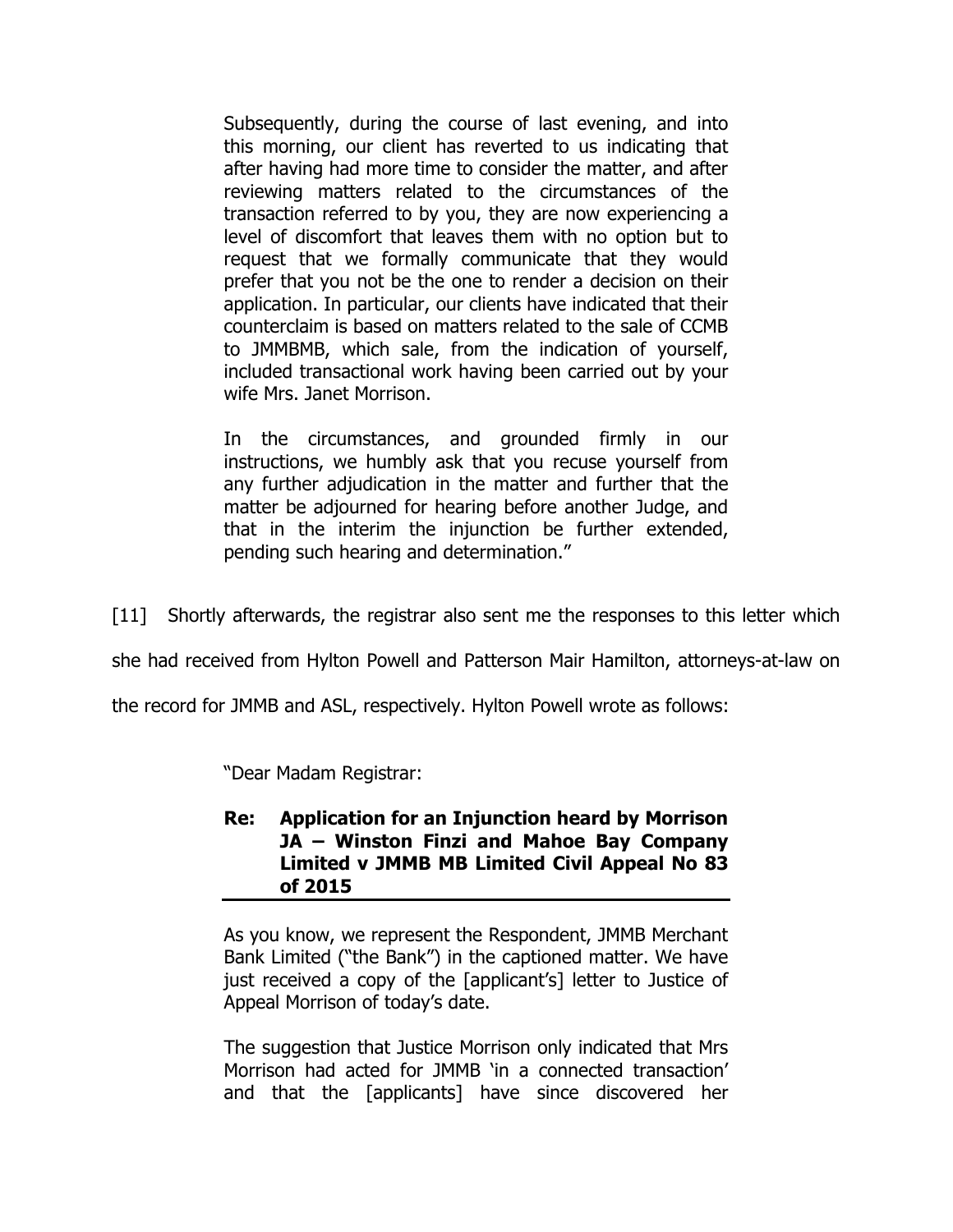involvement in the sale of the Bank to JMMB is entirely false. There was no lack of details. The learned judge specifically mentioned the share sale transaction.

The suggestion that anyone was pressured to make a decision 'on the spur of the moment' is also false. The learned judge rose to allow consultation with clients and only returned after all the parties indicated they were ready. Ironically, the [applicants] were the only parties present in court.

In the circumstances, we respectfully think that this application is entirely without merit. Indeed, if the court were to allow such an objection at this stage and in these circumstances it would open the door to the most serious abuse of the court's process."

[12] And Patterson Mair Hamilton wrote as follows:

"Dear Madam Registrar:

Re: Application for an injunction heard by Morrison JA – Winston Finzi and Mahoe Bay Company Limited v. JMMB MB Limited Civil Appeal No. 83/2015

We appear for Asset Securitisation Limited in relation to the captioned application.

We have seen the letter of July 30, 2015 from the [applicants'] Attorney-at-Law, Malcolm Gordon, requesting the Honourable Morrison JA recuse himself from further adjudication of this application, as well as a letter from Hylton Powell, Attorneys-at-Law for the Respondent, JMMB Merchant Bank Limited, responding to the letter from Malcolm Gordon.

Like Hylton Powell, we are of the opinion that the suggestion made by Malcolm Gordon that Mrs. Janet Morrison has acted for JMMB in a connected matter is inaccurate. Additionally, we must emphasise that absolutely no pressure was made to bear on any party present when the issue of whether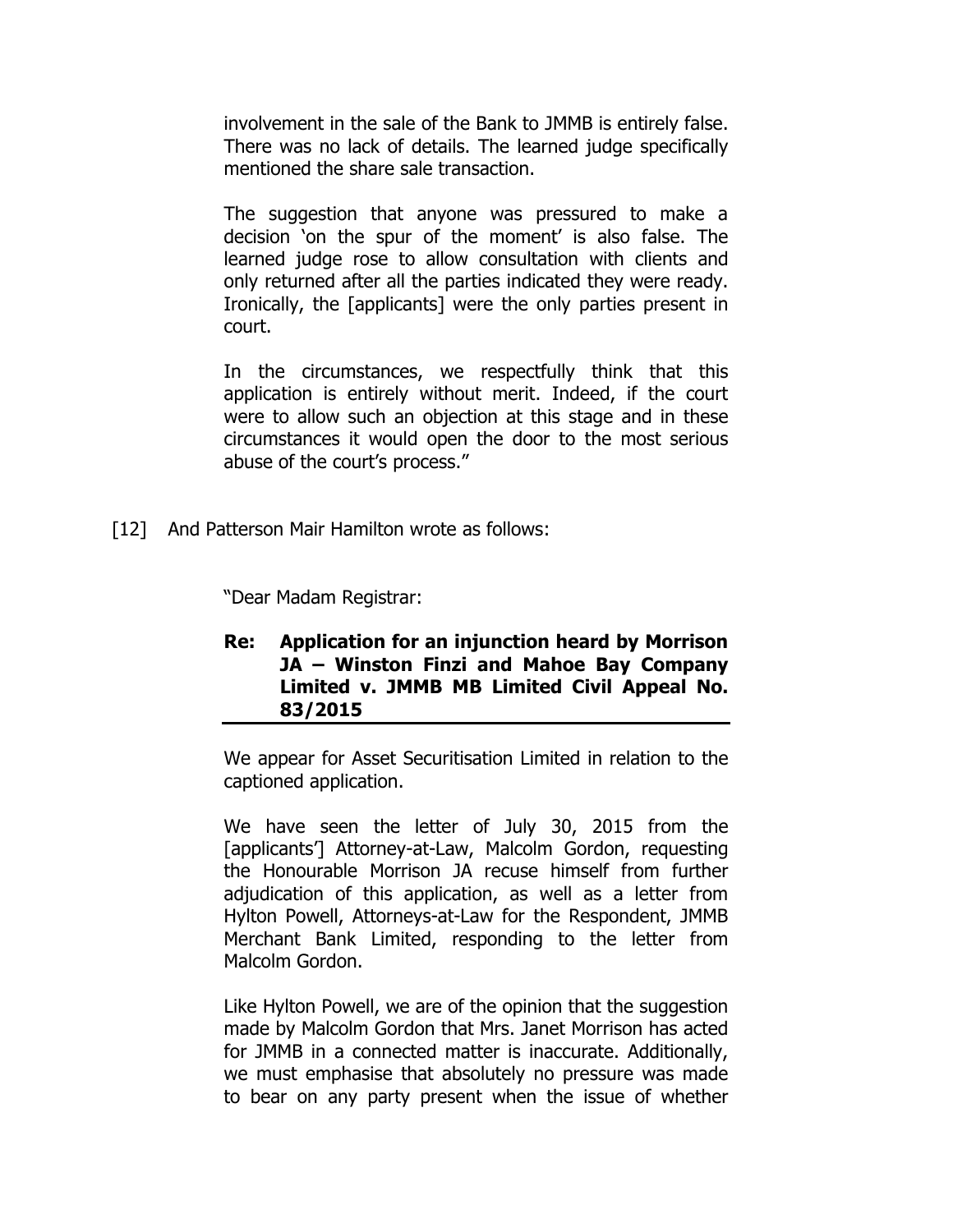Justice Morrison should hear the application was voluntarily raised by the Judge. In fact, his Lordship expressly indicated that if any party had a concern with him hearing the matter, alternative arrangements would have been made in order that the application proceed before another Justice of Appeal.

Further, Counsel for all the parties had the chance to consult their clients and Mr Finzi, who would have had the opportunity to consult with his Attorney-at-Law, was present with his son when the court reconvened on July 28 and his Attorney-at-Law, Dr. Christopher Malcolm announced that neither [applicant] had any objection to Justice Morrison hearing the application. We therefore consider the [applicants<sup>'</sup>] request to be wholly unmeritorious and mischievous.

Finally, any consideration whether the interim injunction should be further continued is a matter for submissions to be presented before the court and cannot be dealt with in the manner suggested in the letter from Malcolm Gordon."

[13] Upon resumption of the matter on 31 July 2015, I invited counsel to address me with regard to the subject matter of this correspondence. Dr Malcolm did not feel able to add much to his firm's letter of the previous day, save to indicate to the court that he was put in "a difficult position" based on his instructions, and that the letter was not to be taken as an intention to impugn the character of anyone. For his part, Mr Hylton pointed out that attorneys-at-law are officers of the court, and as such do not — and should not  $-$  do automatically whatever they are told by their clients to do. As his firm had done in their letter of the previous day, Mr Hylton also pointed out the factual inaccuracies in Malcolm Gordon's letter, in particular in relation to the nature of the information which I had conveyed to counsel as to my wife's involvement with CCMB. Mr Small, associating himself expressly with Mr Hylton's observations, told me that he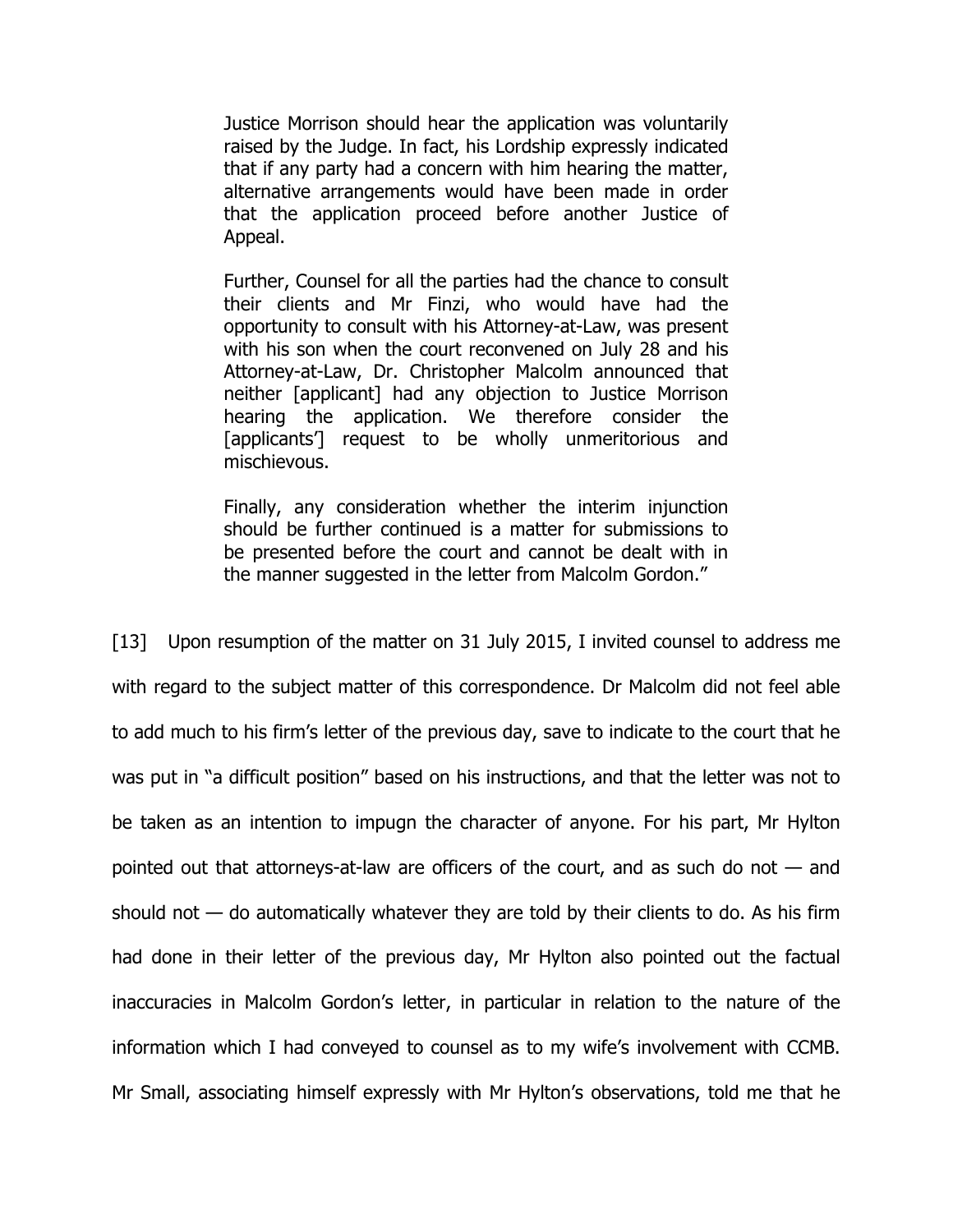was "astonished and flabbergasted" by Malcolm Gordon's letter, which he described as a *volte-face*, effectively amounting to judge-shopping.

[14] I must say at once that, as far as the facts are concerned, I consider the version of what transpired in chambers on 29 July 2015 recounted by Hylton Powell and Patterson Mair Hamilton to be entirely accurate and, to any extent that Malcolm Gordon's account differs, I have no doubt that the former is clearly to be preferred to the latter. The information which I conveyed to counsel on 29 July 2015 was all the information that I had  $-$  and have  $-$  in the matter, which is that my wife acted for CCMB in the share sale transaction with JMMB. And, as to whether Dr Malcolm's clients were pressured to make a decision on the spur of the moment, I can only say with certainty that no such pressure was brought to bear on Mr Finzi by me.

[15] So the question which now arises is whether, the hearing of the application having proceeded to completion before me as a result of Mr Finzi/Mahoe Bay's election to continue, in the face of the information provided by me and the opportunity given to them to take a contrary position, I should nevertheless accede to their later application for me to recuse myself. The answer to this question must turn, it seems to me, on whether in all the circumstances Mr Finzi/Mahoe Bay are to be regarded as having waived their right to object to my participation in the proceedings on the basis of the matter disclosed to the parties by me.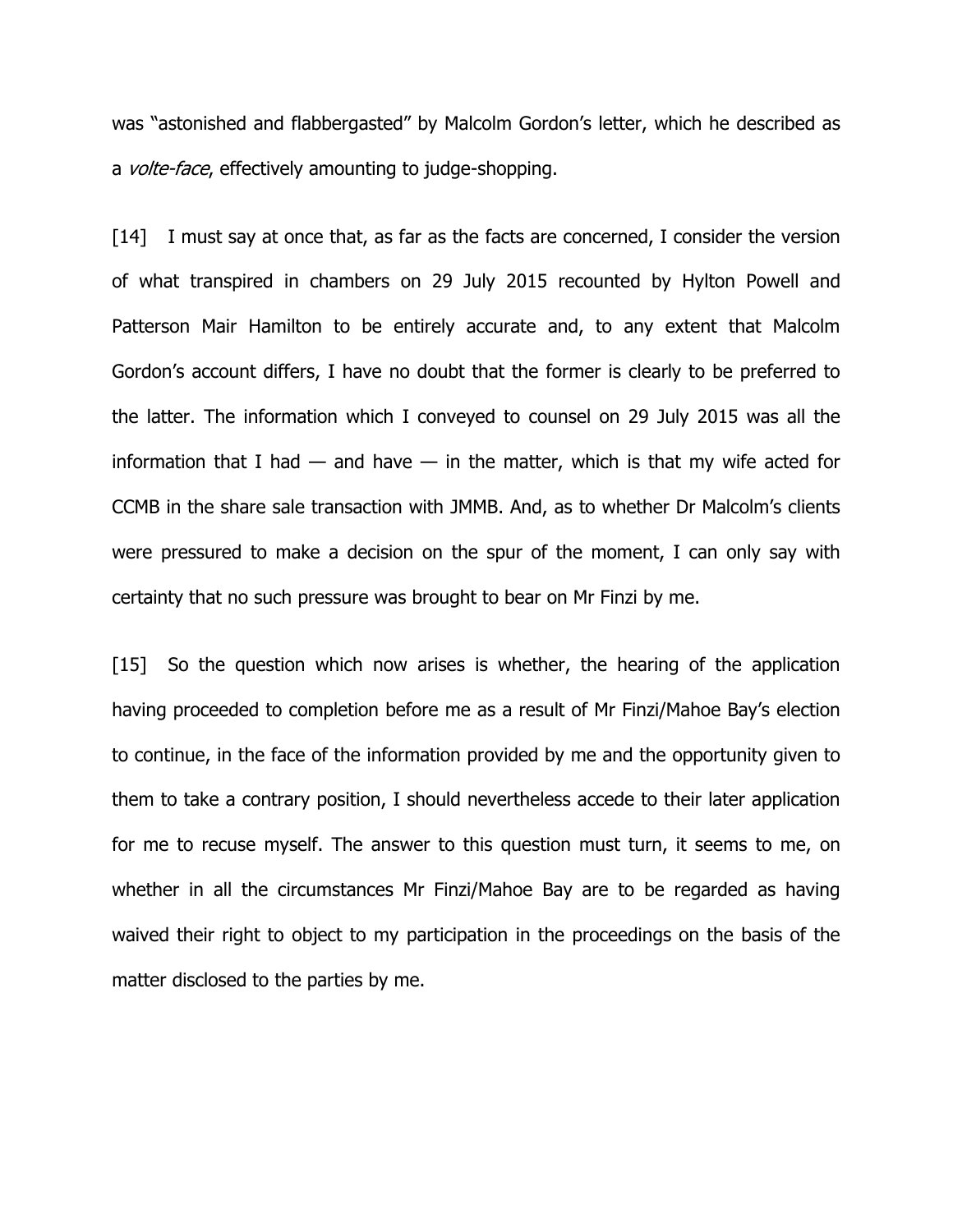[16] In Millar v Dickson (Procurator Fiscal, Elgin) and other appeals<sup>2</sup> (a decision of the Privy Council on appeal from the Scottish High Court of Justiciary), Lord Bingham of Cornhill said that "[i]n most litigious situations the expression 'waiver' is used to describe a voluntary, informed and unequivocal election by a party not to claim a right or raise an objection which it is open to that party to claim or raise"<sup>3</sup>. And further<sup>4</sup>, that "the more obvious and notorious it is that a point is available to be taken, the more readily may it be inferred that failure to take it represented a deliberate intention not to take it".

[17] Further afield, in Auckland Casino Ltd v Casino Control Authority<sup>5</sup>, Cooke P observed that:

> "There is much authority that a party who, in the course of a hearing, has become aware of facts which may constitute disqualification for bias or otherwise, will be held to have waived the objection, or refused discretionary relief, if he allows the hearing to continue without protest. This is sometimes stigmatised as keeping an objection up a party's sleeve, but the description may be harsh if a party through no fault of its own has been confronted with an agonising choice. "

[18] To these two clear judicial pronouncements on the question of waiver, I would add two textbook statements. First, the extra-judicial comment by Sir Grant Hammond<sup>6</sup>, a Judge of the Court of Appeal of New Zealand, that "[i]t is clear on the recusal law

<sup>2</sup> [2002] 3 All ER 1041

 $3$  See para. [31]

 $<sup>4</sup>$  At para. [35]</sup>

<sup>&</sup>lt;sup>5</sup> [1995] 1 NZLR 142, 151

<sup>&</sup>lt;sup>6</sup> In Judicial Recusal, Principles, Process and Problems (Hart Publishing Ltd, 2009), page 93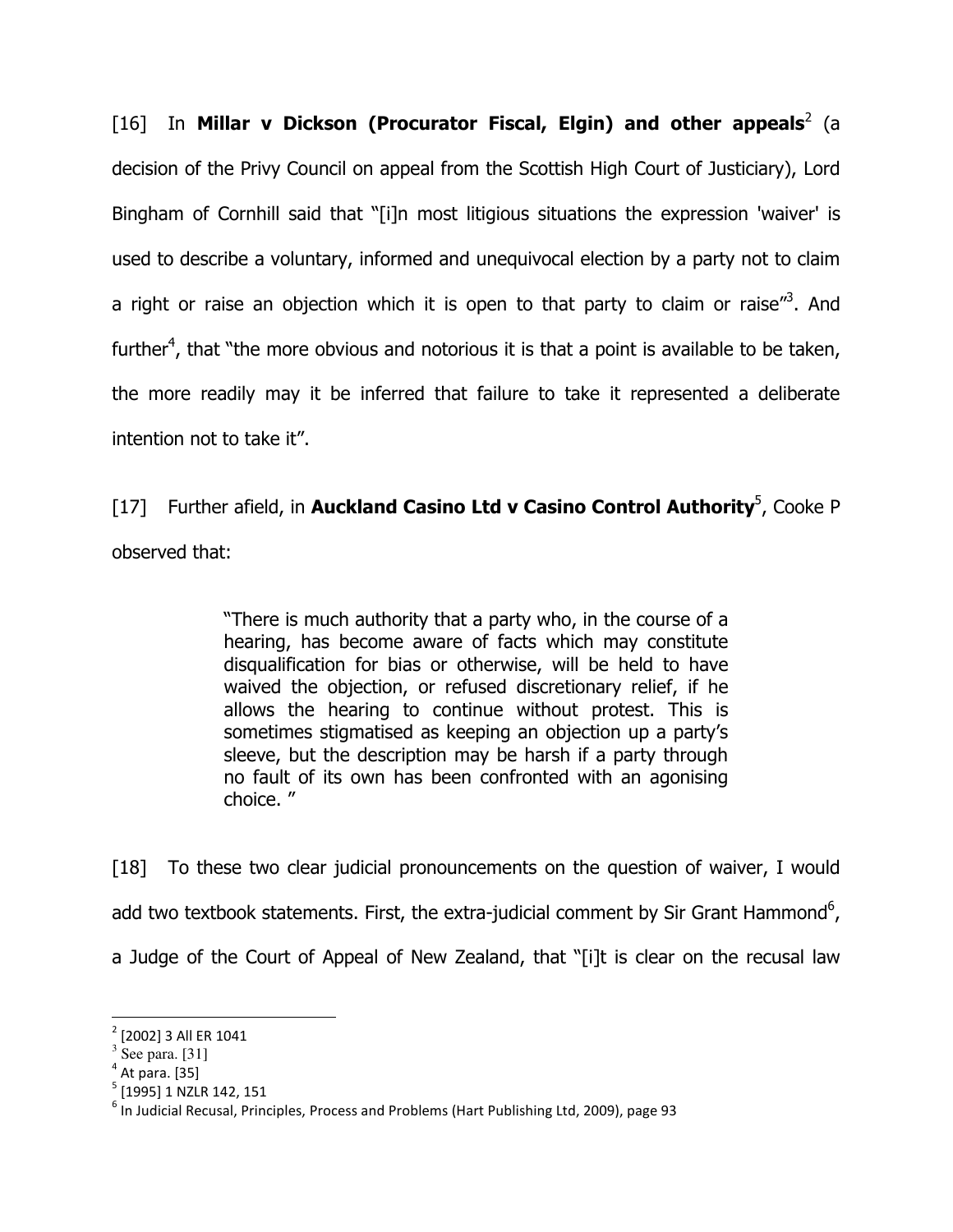authorities, both in the British Commonwealth and in the United States of America, that a litigant can, either expressly or by their conduct, validly waive an objection that the court is not independent and impartial, or an objection grounded in apparent bias". And second, under the rubric "Where no objection is raised at time of disclosure", there is the following statement by the late Sir Fred Phillips<sup>7</sup>:

> "When in a hearing a judge makes a disclosure to which no objection is then raised, a party cannot later be heard to complain as to whether the judge should hear or continue to hear the case. The party would be deemed to have granted a waiver to any charge of bias.…"

[19] In my view, these authoritative statements make it clear that an objection to a court or judge hearing a matter on the ground of apparent bias can validly be waived by a litigant, provided that his decision to do so is voluntary, informed and unequivocal. In the instant case, as I have already indicated, no pressure was exerted on the parties to opt for one course over the other. Indeed, it seems to me, the clear indication that alternative arrangements would be made, if there was any objection to my continuing to hear the matter, completely insulated any party who wished to object from prejudice. In these circumstances, I consider that the statement by Mr Finzi/Mahoe Bay, through their counsel, Dr Malcolm, that they would take no objection to my continuing to hear the matter after my wife's connection to CCMB was disclosed to them, fully satisfied the criterion of voluntariness.

 $^7$  In The Modern Judiciary, Challenges, Stresses and Strains (Wildy, Simmons & Hill Publishing, 2010), page 159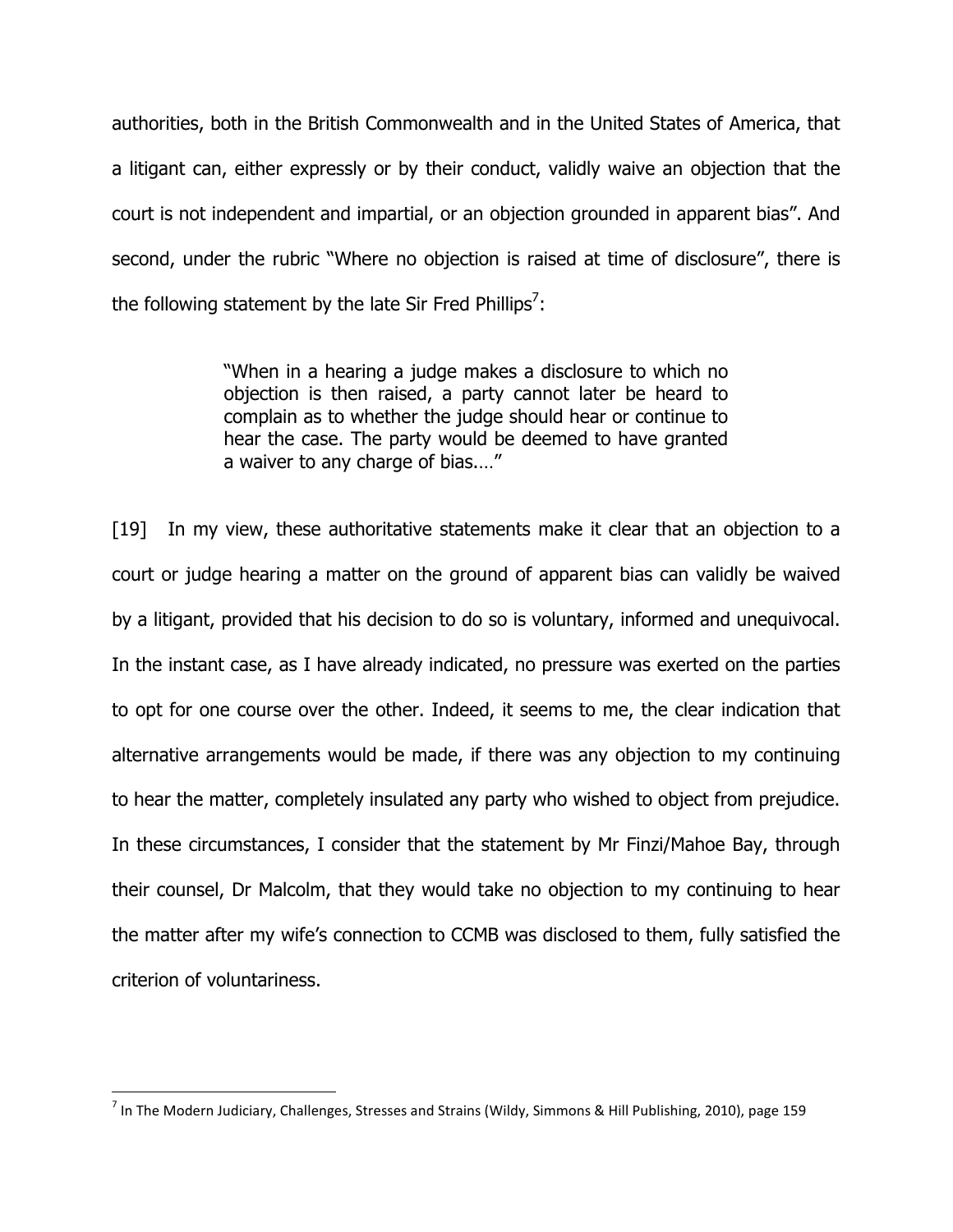[20] Through their counsel, Mr Finzi/Mahoe Bay had all the information that I had as to my wife's involvement with the CCMB share sale transaction and it is of interest to observe that, in the letter of 30 July 2015 asking me to recuse myself, the only reason advanced on their behalf is that, "after reviewing matters related to the circumstances of the transaction referred to by [me], they are now experiencing a level of discomfort". In my view, no satisfactory reason has been advanced to allow me to go behind what I consider to be the clear and unequivocal waiver by Mr Finzi/Mahoe Bay of their right to object to my continuing to hear the matter after my disclosure. The belated application for me to recuse myself is accordingly refused.

#### The background to the application before Sykes J

[21] Mr Finzi is the registered proprietor of two parcels of land known as Lots 13 and 14, Mahoe Bay, Saint James. Lots 13 and 14 are, respectively, comprised in certificates of title registered at Volume 936 Folio 167 and Volume 936 Folio 168 of the Register Book of Titles. Mahoe Bay is the registered proprietor of seven contiguous parcels of land known as Lots 15, 16, 17, 18, 19, 74 and 75 Mahoe Bay, Saint James. Lots 15-19 and Lots 74 and 75 are, respectively, comprised in certificates of title registered at Volume 1257 Folios 656-660 and Volume 1257 Folios 714-715 of the Register Book of Titles.

[22] Between 2006 and 2009, Mr Finzi borrowed substantial sums of money from CCMB and Mahoe Bay guaranteed repayment of Mr Finzi's indebtedness. Pursuant to these arrangements, JMMB is the mortgagee of (i) Lots 13 and 14, under mortgage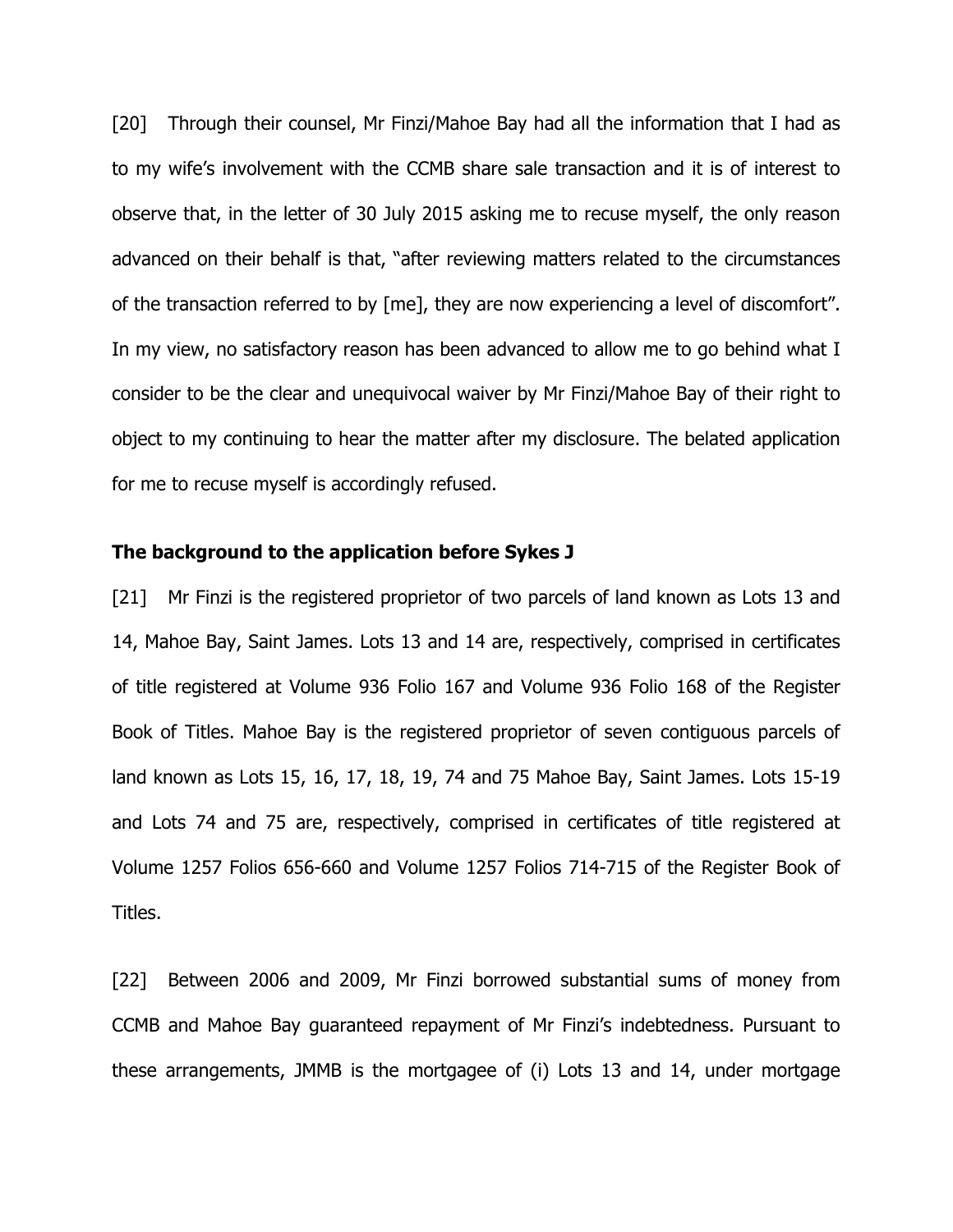numbered 1612988 registered on 25 August 2009 (granted by Mr Finzi over a house in Beverly Hills, St Andrew, registered at Volume 1259 Folio 937 $^8$ , and Lots 13 and 14); and (ii) Lots 15-19 and Lots 74 and 75, under mortgage numbered 1633589, registered on 18 January 2010 (granted by Mahoe Bay).

[23] In 2013, JMMB, alleging repeated default by Mr Finzi on the terms of his indebtedness, instituted a claim against Mr Finzi/Mahoe Bay to recover sums in excess of US\$3,000,000.00 and J\$200,000,000.00 allegedly owed to it by Mr Finzi and guaranteed by Mahoe Bay. Mr Finzi/Mahoe Bay have defended this claim on various bases and have counterclaimed against JMMB for, among other things, an account and damages for breach of contract.

[24] By letter dated 15 May 2015, Hylton Powell wrote to Messrs Ballantyne, Beswick & Co, the then attorneys-at-law for Mr Finzi/Mahoe Bay, to advise, among other things, that (i) Lots 13, 14, 15, 16, 17, 18, 19, 74 and 75 had been sold to ASL for US\$2,750,000.00; (ii) agreements for sale were executed on 21 April 2015; and (iii) that the sale was scheduled for completion on 21 June 2015.

[25] On 9 July 2015, apparently spurred by this letter, Mr Finzi/Mahoe Bay applied  $ex$ parte for an injunction to prohibit JMMB from transferring Lots 13 and 14. The application was supported by a brief affidavit sworn to by Mr Finzi on 9 July 2015, in which the following was stated:

"…

<sup>&</sup>lt;sup>8</sup> This property is not in dispute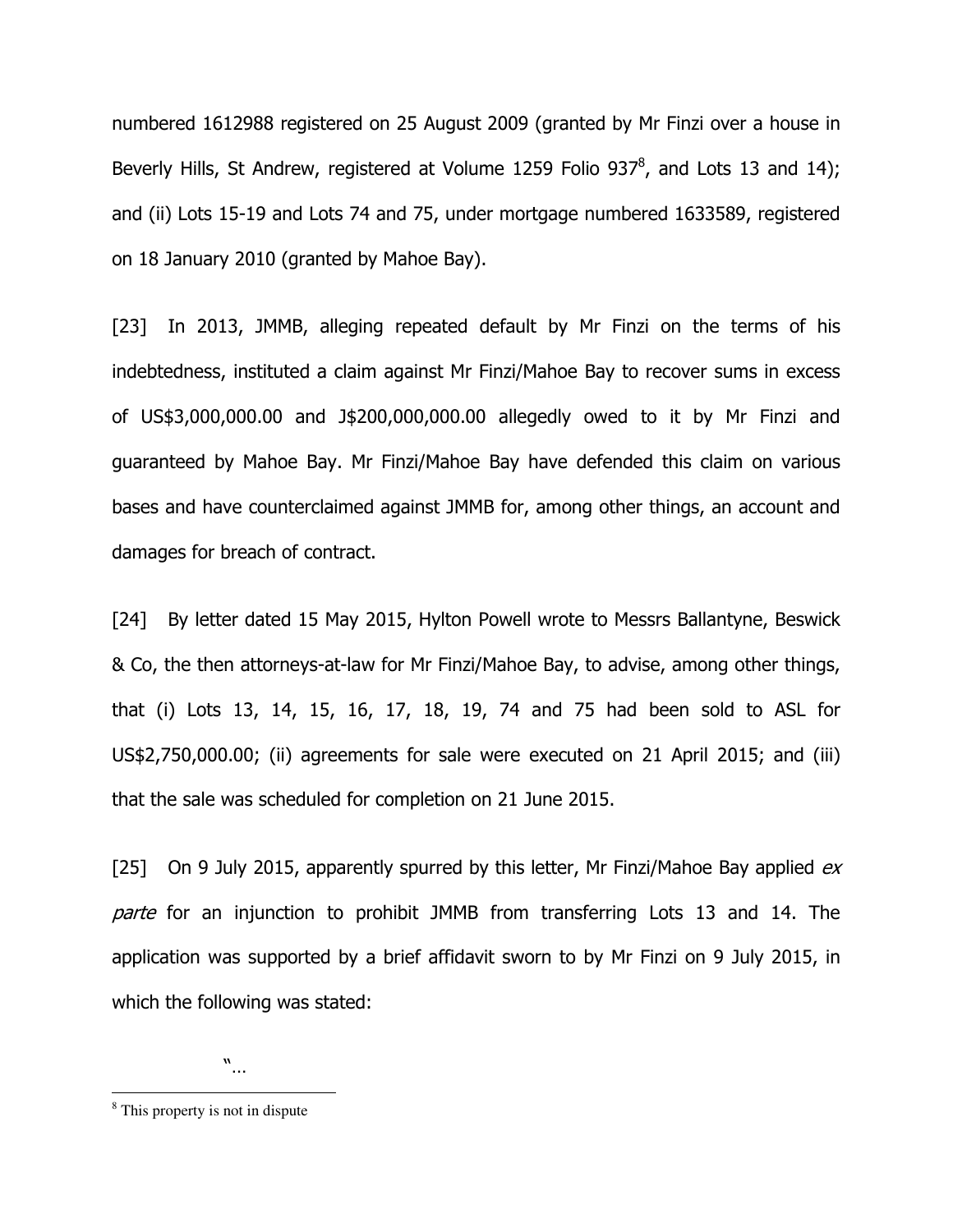- 2. That on April  $18^{th}$ , 2015 with no impediment to my so doing, I entered into an agreement for sale for [Lots 13 and 14]. A copy of the sale agreements are [sic] attached along with stamped transferred document. See exhibit 'WF–2'. The sale agreement has been stamped and cross-stamped and prepared for registration before any other sale.
- 3. [Lots 13 and 14] are now being sold at six hundred thousand [sic] dollars (\$US 600,000) [sic] acre, down from one million united state [sic] dollars (US \$1,000,000) per acre which is grossly undervalue [sic].
- 4. That [JMMB] misled [Mr Finzi/Mahoe Bay] when it spoke to a signed sale agreement and that the sale would have been completed by June 21, 2015. [JMMB] did not exhibit a signed sales [sic] agreement which was executed on April 21, 2015. To the best information and belief the sale has not been completed and the property has not been transferred. See exhibit 'WF–1'.
- 5. On April  $19^{th}$ , 2015 [sic]<sup>9</sup> [Marcellas James] lodged a caveat against the sale of any of the properties citing her interests as the Purchaser as evidenced on the Certificate of Title. See 'WF–1'.
- 6. [JMMB] has sought to sell the properties at a price significantly lower than the purchase price of US\$500,000 or that which can be otherwise obtained. A letter dated May 15, 2015 from Hylton Powell is attached and labeled 'WF-3'."

[26] Both of the agreements for sale exhibited to this affidavit by Mr Finzi were dated

18 April 2015 and were in respect of the sale to Marcellas James of Lots 13 and 14, for

a consideration of US\$500,000.00 each (the James agreement).

 $9$  The caveat was actually lodged on 26 May 2015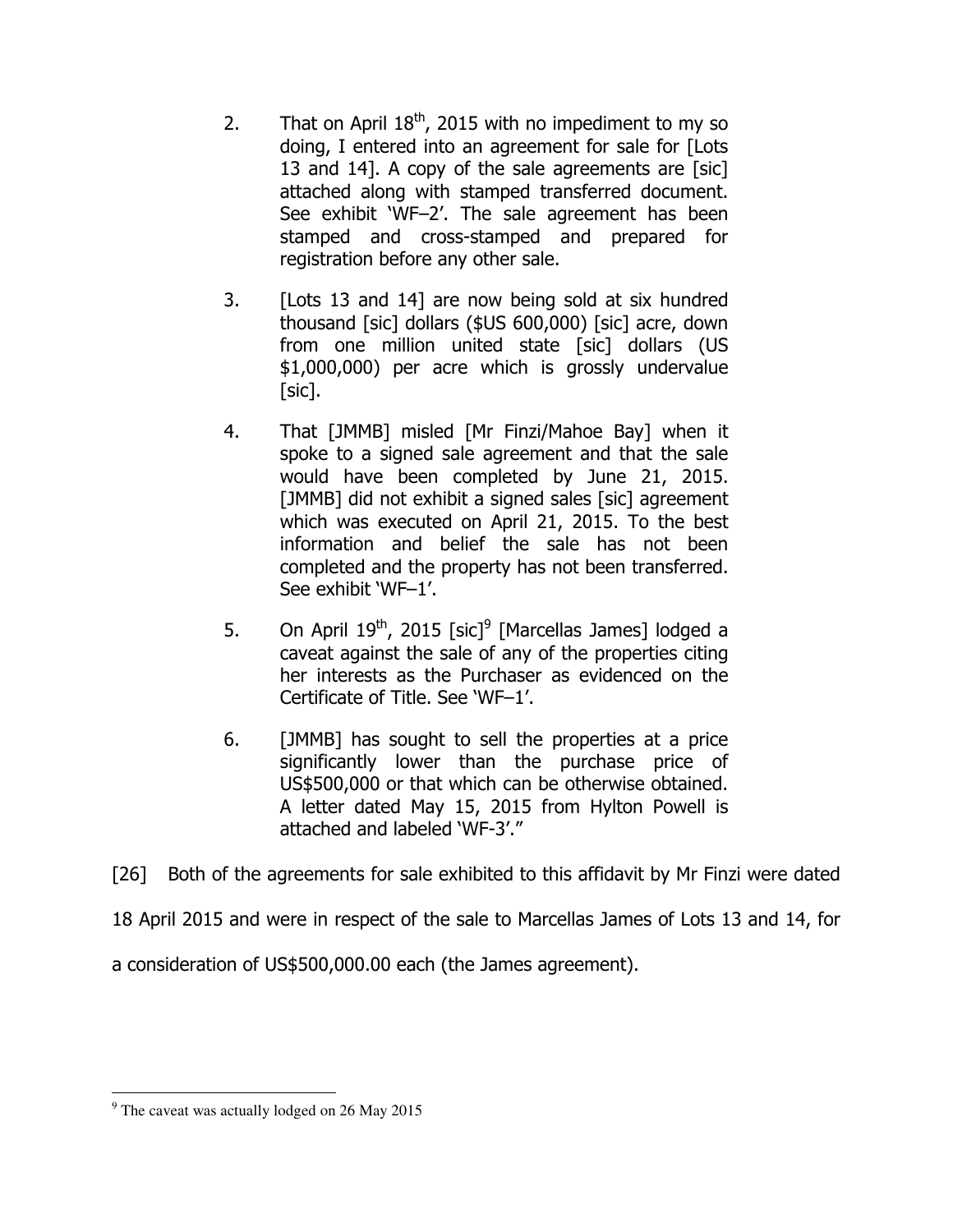[27] On 9 July 2015, Stamp J granted an  $ex$  parte interim injunction for a period of five days (to expire at 4:00 pm on 14 July 2015). Mr Finzi/Mahoe Bay were required to give the usual undertaking as to damages and to undertake to pay into court the sum of \$100,000,000.00 on or before 14 July 2015. Mr Finzi/Mahoe Bay were also ordered to file further affidavits showing that there was a serious issue to be tried and that damages would not provide them with an adequate remedy.

[28] In response to Stamp J's directive, Mr Finzi swore to a further affidavit on 13 July 2015. In this affidavit, Mr Finzi asserted that (i) as mortgagor, he was entitled to redeem his equity of redemption in the mortgaged properties; (ii) JMMB, as mortgagee, was obliged to sell at the best price and not to sell at an undervalue; (iii) he was prepared to pay the sum of \$100,000,000.00, representing his estimate of the maximum sum due to JMMB; and (iv) the bona fide purchaser for value to whom he had sold was entitled to specific performance, and "there is no legitimate basis as a matter of law on which she should be prevented from receiving specific performance".

[29] By an application filed on 14 July 2015, JMMB applied for an order discharging the *ex parte* interim injunction granted by Stamp J. The grounds of the application to discharge were that Mr Finzi/Mahoe Bay's application had not disclosed (i) sufficient urgency, as required by rule 17.4(4)(a) of the Civil Procedure Rules, 2002, to justify the grant of *ex parte* relief; (ii) that there was a serious issue to be tried or that damages would not be an adequate remedy; (iii) a substantive claim that could justify the grant of an interim injunction; and (iv) material information which was relevant to the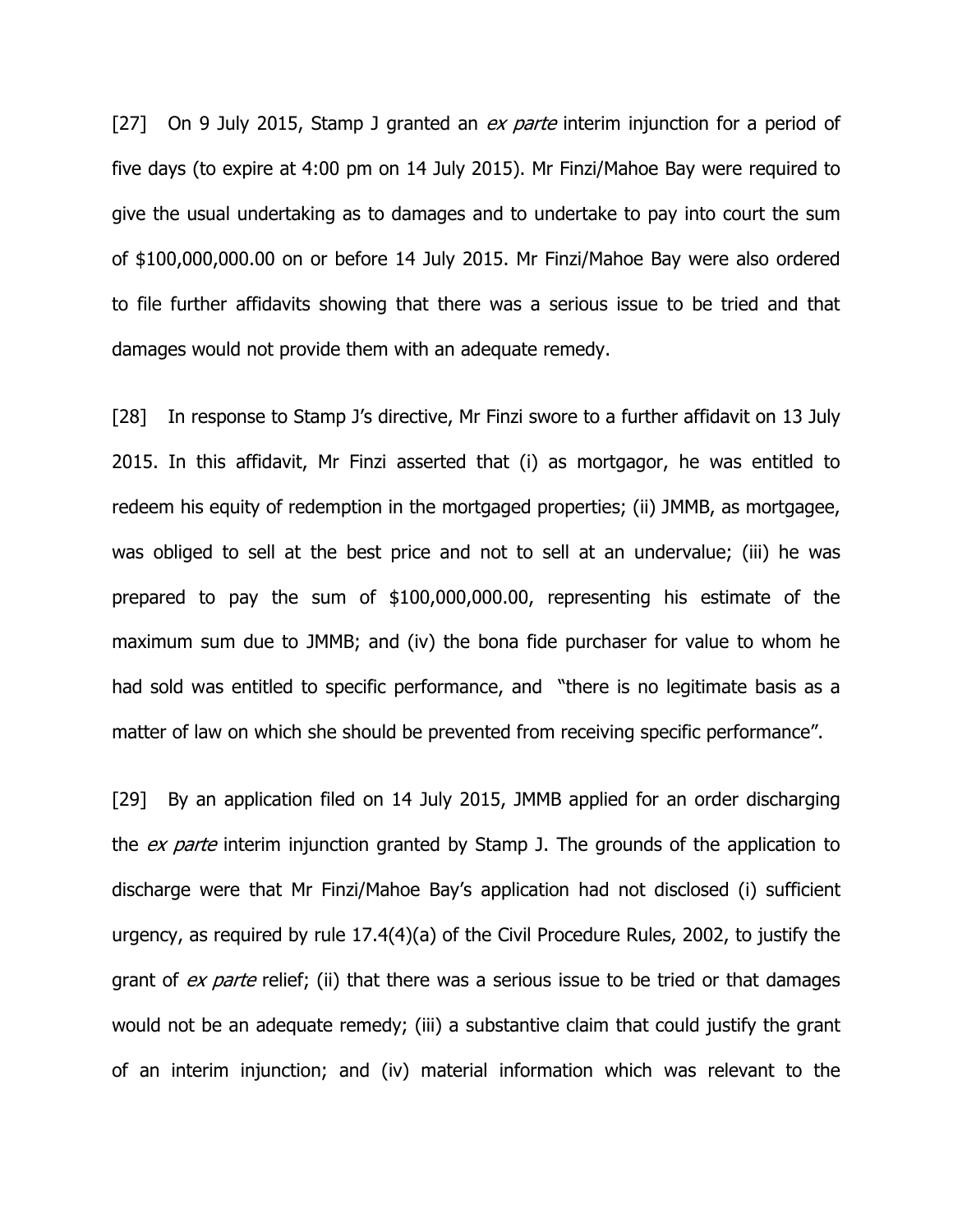determination of the application, such as (a) that another judge (Sykes J) had conduct of the action, the trial of which was then set for 20 July 2015, (b) Mr Finzi/Mahoe Bay had failed to comply with the terms of a previous injunction restraining JMMB from exercising its powers of sale, (c) that the alleged bona fide purchaser for value was a connected person, and (d) that JMMB's attorneys-at-law had informed Mr Finzi/Mahoe Bay's attorneys-at-law by letter dated 15 May 2015 that JMMB had sold the relevant properties.

[30] The application to discharge the *ex parte* interim injunction was supported by an affidavit sworn to on 14 July 2015 by Ms Trudy-Ann Bartley Thompson, an attorney-atlaw and JMMB's legal counsel. This affidavit provided further details of the sale to ASL as follows:

- "4. On April 21, 2015, [JMMB] entered into an agreement with Asset Securitisation Trust Limited to sell the following properties ('the Properties') pursuant to a mortgage dated August 10, 2009:
	- (a) Lot # 13 Mahoe Bay registered at Volume 936 Folio 167 of the Register Book of titles; and
	- (b) Lot # 14 Mahoe Bay registered at Volume 936 Folio 168 of the Register Book of Titles.
- 5. [JMMB] sold the Properties with 5 other adjoining lots en bloc as it was not practicable to sell the Properties separately based on their location to the only available roadway. A diagram of the Properties and other lots that [JMMB] sold to Asset Securitisation Trust Limited is included in'TT-1'.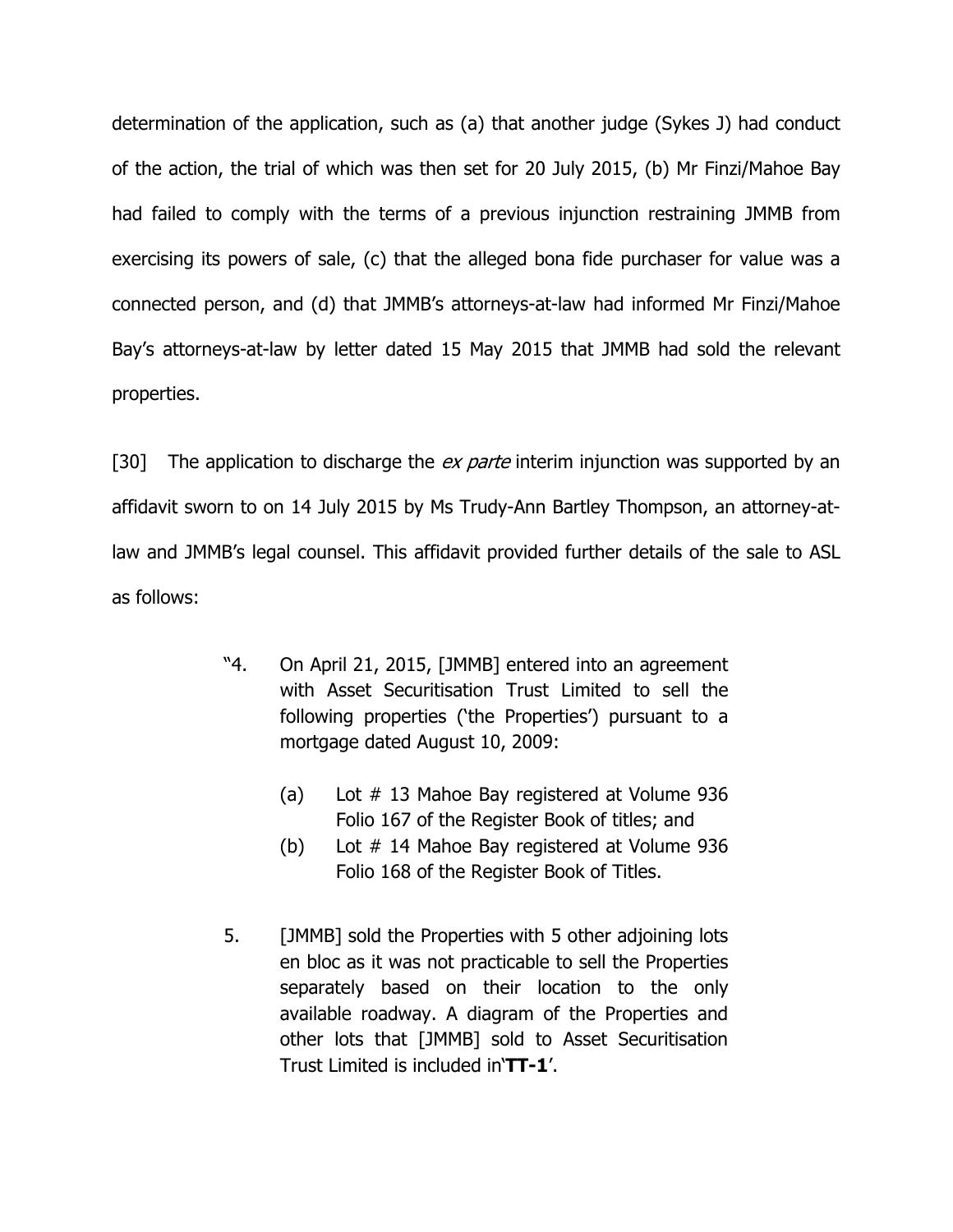- 6. Copies of the valuation reports for the Properties and the other lots are also included in 'TT-1'.
- 7. The transfer for the Properties was subsequently lodged at the Titles Office on July 7, 2015. Copies of the stamped Agreement for Sale and receipt showing the lodgement of the transfer are included in 'TT-1'.
- 8. I have been informed by [JMMB's] attorneys-at-law, Hylton Powell and do verily believe that they informed [Mr Finzi/Mahoe Bay's] attorneys-at-law, Ballantyne Beswick & Company of the sale of the Properties by letter dated May 15, 2015. A copy of the letter is included in 'TT-1'.
- 9. The May 15 letter also stated that [JMMB] had sold the property located at Volume 1259 Folio 937 and Volume 963 Folio 176 of the Register Book of Titles ('the Beverly Hill [sic] Property') to Marcellas James, the same person to whom Mr Finzi purportedly sold the Properties to.
- 10. I have been informed by [JMMB's] attorney, Mr Hylton and do verily believe that [Mr Finzi/Mahoe Bay's] attorney, Mr Paul Beswick told him that Marcellas James is the mother of Mr Finzi's child/children and that the sale of the Beverley Hill [sic] Property was entered into in an attempt by Mr Finzi to protect his interests.
- 11. JMMB in its Particulars of Claim indicated that as at October 7, 2013 Finzi owed [JMMB] the following sums:

| LOANS  | <b>PRINCIPAL</b>        | <b>INTEREST</b> | <b>TOTAL</b>     |
|--------|-------------------------|-----------------|------------------|
| Loan 1 | $\vert$ US\$2,102577.41 | US\$871,810.32  | US\$2,974,387.73 |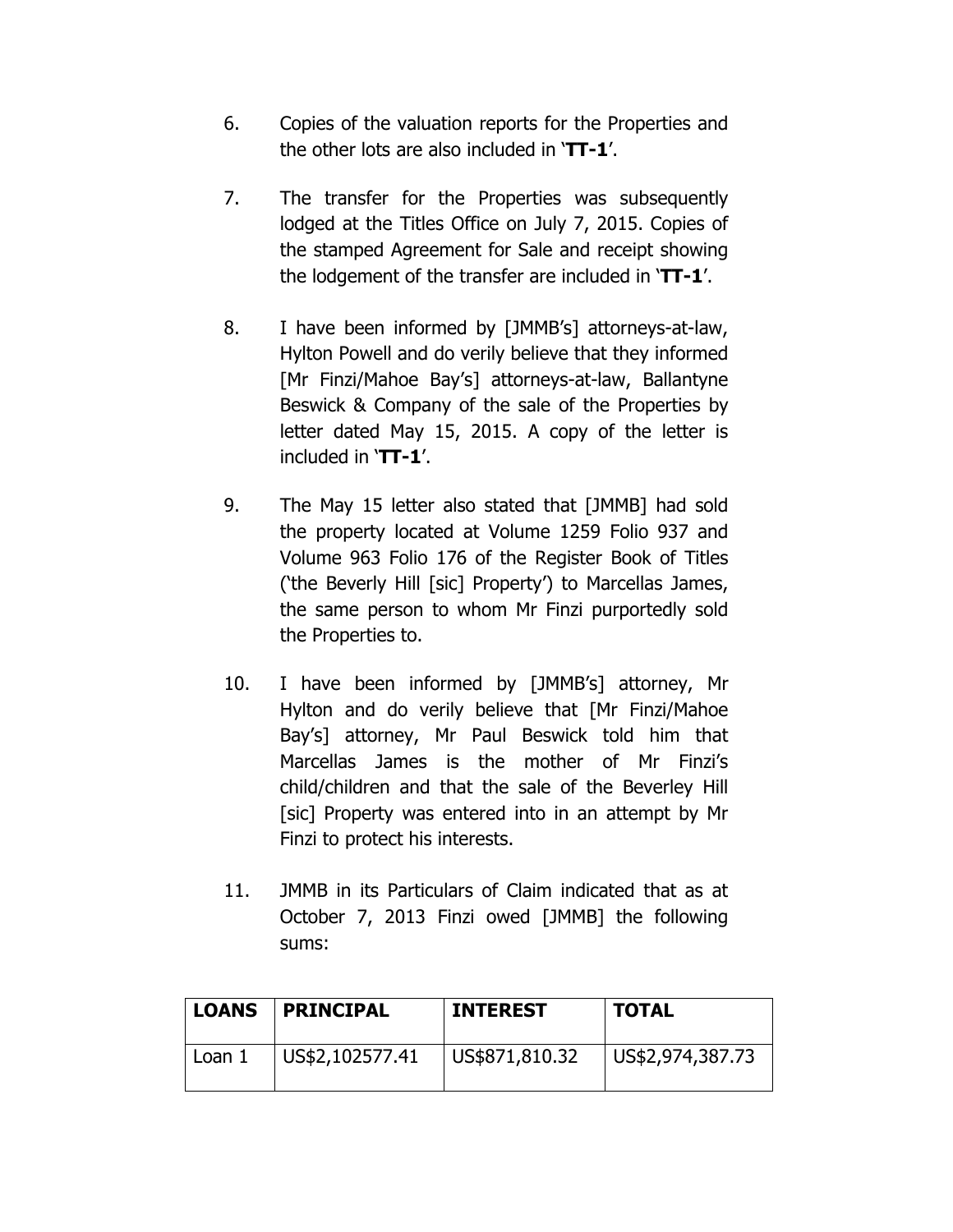| Loan 2 | J\$98,382,690.26 | J\$77,897,227.93 | J\$176,279,918.19 |
|--------|------------------|------------------|-------------------|
| Loan 3 | J\$1,319,466.03  | J\$924,524.53    | J\$2,244,008.56   |

12. Those sums have since increased and as at August 19, 2014, Mr Finzi owed [JMMB] the following sums:

| <b>LOANS</b> | <b>PRINCIPAL</b>  | <b>INTEREST</b>   | <b>TOTAL</b>      |
|--------------|-------------------|-------------------|-------------------|
| Loan 1       | US\$2,153,529.60  | US\$1,154,974.86  | US\$3,308,504.46  |
| Loan 2       | J\$104,620,668.29 | J\$101,780,756.01 | J\$206,401,424.30 |
| Loan 3       | J\$1,319,466.03   | J\$1,249,607.63   | J\$2,569,073.66   |

# 13. In the circumstances, [JMMB] respectfully requests that this Honourable Court grant the orders sought in its Application to Discharge Injunction."

[31] I should mention at this stage that the copy of the agreement for sale to ASL exhibited to Ms Bartley Thompson's affidavit showed the purchase price as US\$2,675,000.00, and not the US\$2,750,000.00 previously referred to<sup>10</sup>.

[32] The "valuation reports" referred to at paragraph 6 of Ms Bartley Thompson's affidavit, and exhibited by her, were contained in four letters from D.C. Tavares & Finson Realty ('DCT & F'), Real Estate Agents, Appraisers, Auctioneers, Consultants. All four letters were dated 21 July 2014. The first related to Lots 13 and 14, the second to Lots 15, 16, 17 and 18, the third to Lot 19 (which was described as "vacant") and the

l  $10$  At para. [24] above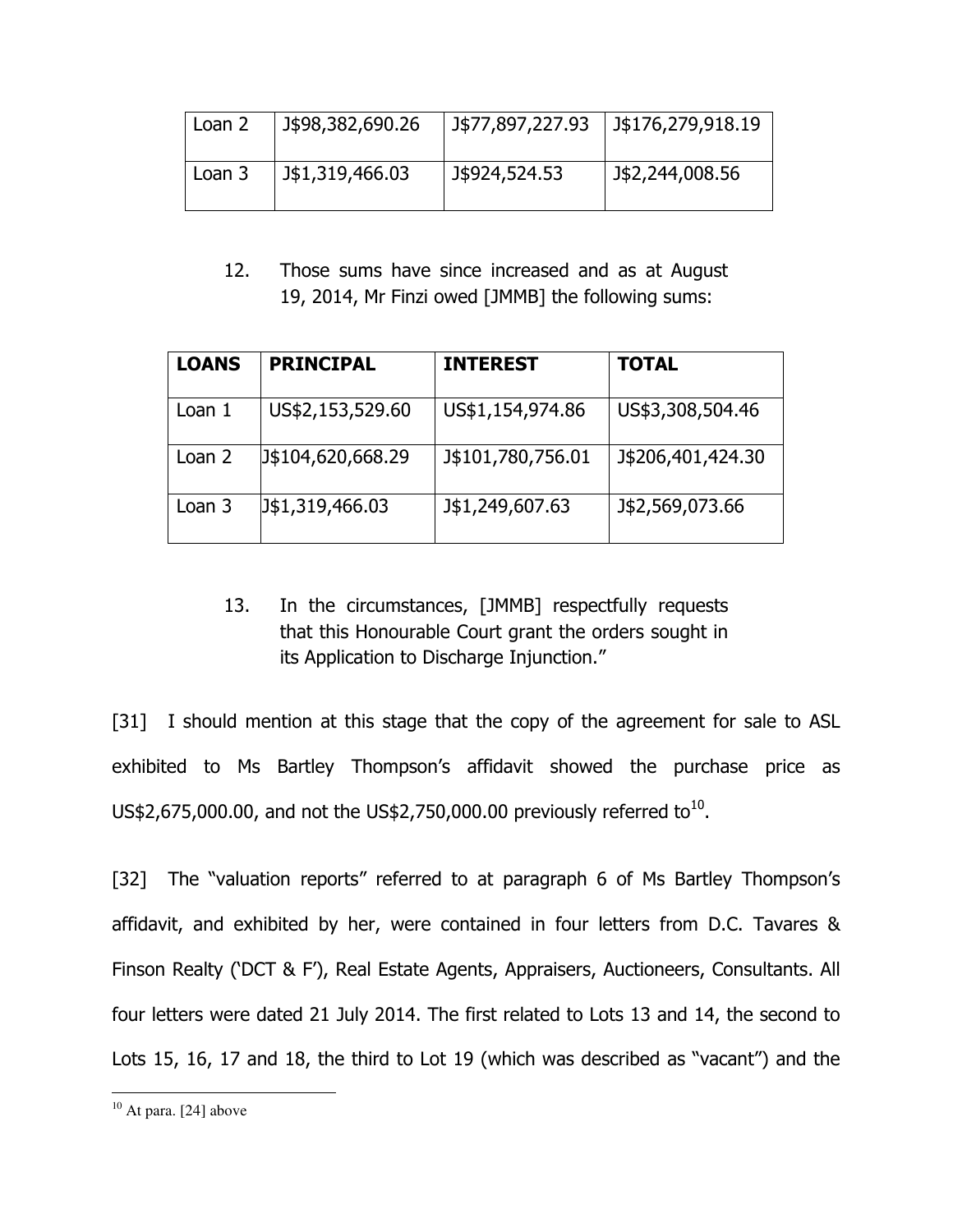fourth to Lots 74 and 75. The relevant letter in respect of each lot discussed the dimensions, the title position, the neighbourhood, the market demand, the nature of the "interest to be valued", the market value and the forced sale value. In each letter, under the headings "market value" and "forced sale value", respectively, an opinion was offered as to the negotiated price likely to be fetched by the lots if offered for sale on bona fide terms and on a forced sale. Each letter ended with the following caution:

> "This is a 'letter of opinion' and does not purport to be a detailed report, and should not be relied upon as such, but rather used as a guide only. Please note that figures may vary with a more detailed valuation."

# Sykes J's decision $11$

[33] Sykes J remarked at the outset<sup>12</sup> on Mr Finzi's assertion in his affidavits that when he contracted to sell the property to Miss James there was no impediment in the path of his doing so. The learned judge's comment $^{13}$  was as follows:

> "The court is not so sure about this because there is a clause in the mortgage document that expressly states that the mortgagor shall not 'lease or demise or sell or part with the possession of the mortgaged lands … during the continuance of this security without the express consent in writing of the mortgagee first had and obtained' (see clause 1 (e)). There is no evidence that the mortgagee waived this provision or agreed not to rely on it and neither is there any evidence in the affidavits that Mr Finzi obtained the written consent of the mortgagee. If this is correct then it would seem that there was indeed a lawful impediment in the path of this disposition, namely, the contractual provision in the mortgage."

 $^{11}$  JMMB Merchant Bank Limited v Winston Finzi & Mahoe Bay Company Limited (No 2) [2015] JMCC Comm 11

 $12$  At para. [3]

 $13$  At para. [3]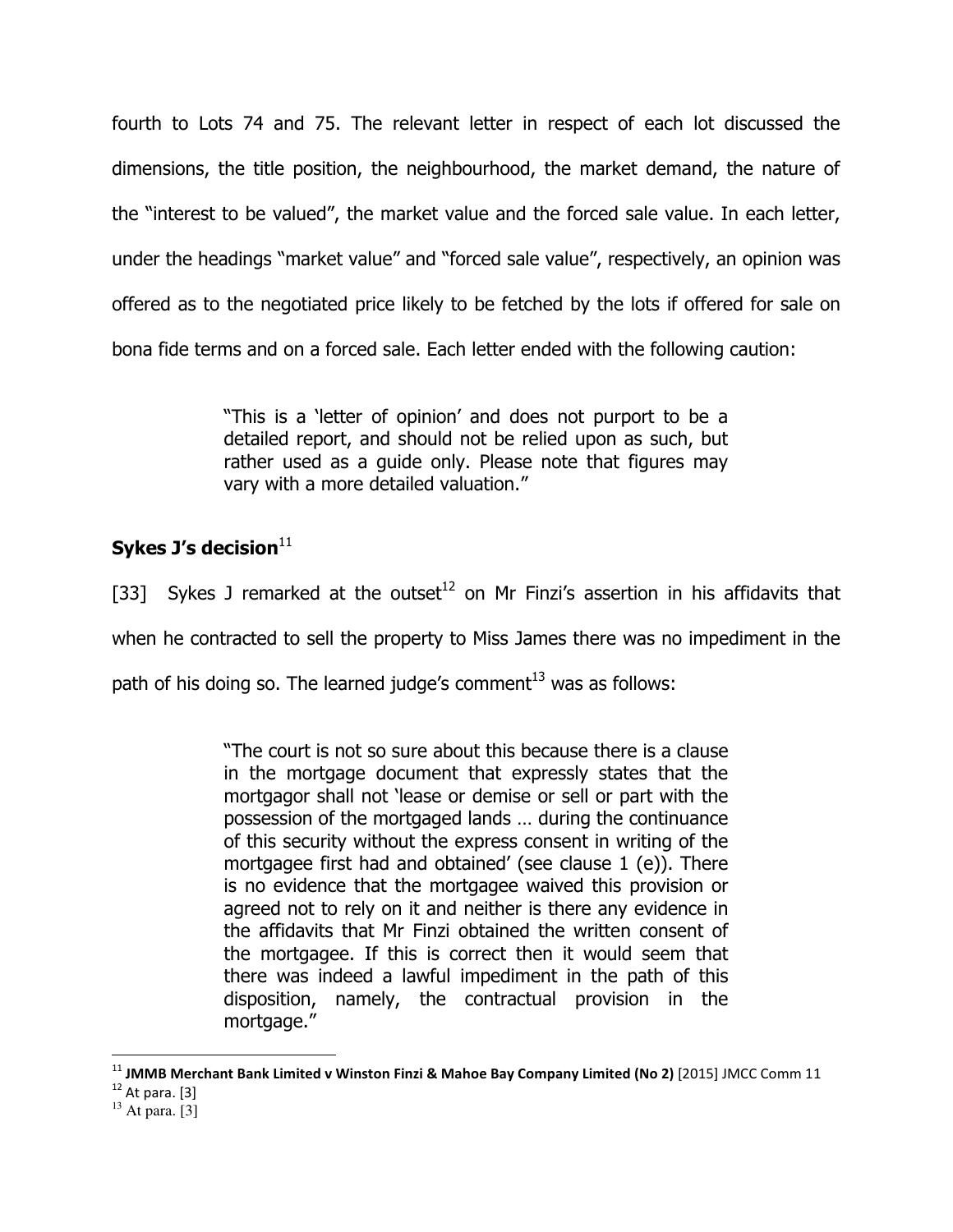[34] Next, after summarising the relevant facts, Sykes J noted<sup>14</sup> that there was no evidence that ASL knew of the James agreement or that JMMB knew of the James agreement. The learned judge then referred<sup>15</sup> to the case of **Lloyd Sheckleford v Mount Atlas Estate Limited**<sup>16</sup>. In that case, he said, this court accepted the mortgagee's contention that the effect of section 106 of the Registration of Titles Act was that an injunction will not lie to restrain the completion of a sale of mortgaged property to a bona fide purchaser for value on the basis of a complaint by the mortgagor as to the regularity or propriety of the sale. On this basis alone, the learned judge considered<sup>17</sup> that the interim injunction granted by Stamp J should be discharged:

> "As noted earlier, JMMB was not told of this contract with Miss James. There is no evidence that the purchaser knew of this agreement between Mr Finzi and Miss James. The purchaser's bona fides in this case, at this stage, is [sic] not up for question. [Mr Finzi/Mahoe Bay] in this case are not without a remedy. If JMMB went about this the wrong way then it is liable to the mortgagor in damages. Indeed, this is not a case where [Mr Finzi/Mahoe Bay] do not want to sell the property. The issue seems to be who should sell the property. In the view of this court, the facts are such that [JMMB's] sale to the purchaser should stand and the injunction discharged."

[35] The learned judge granted leave to appeal and stayed his order until 23 July 2015 pending an application for an injunction to this court.

 $\overline{a}$  $14$  At para. [6]

 $15$  At para. [7]

<sup>16</sup> SCCA No 148/2000 (delivered 20 December 2001)

 $17$  At para. [20]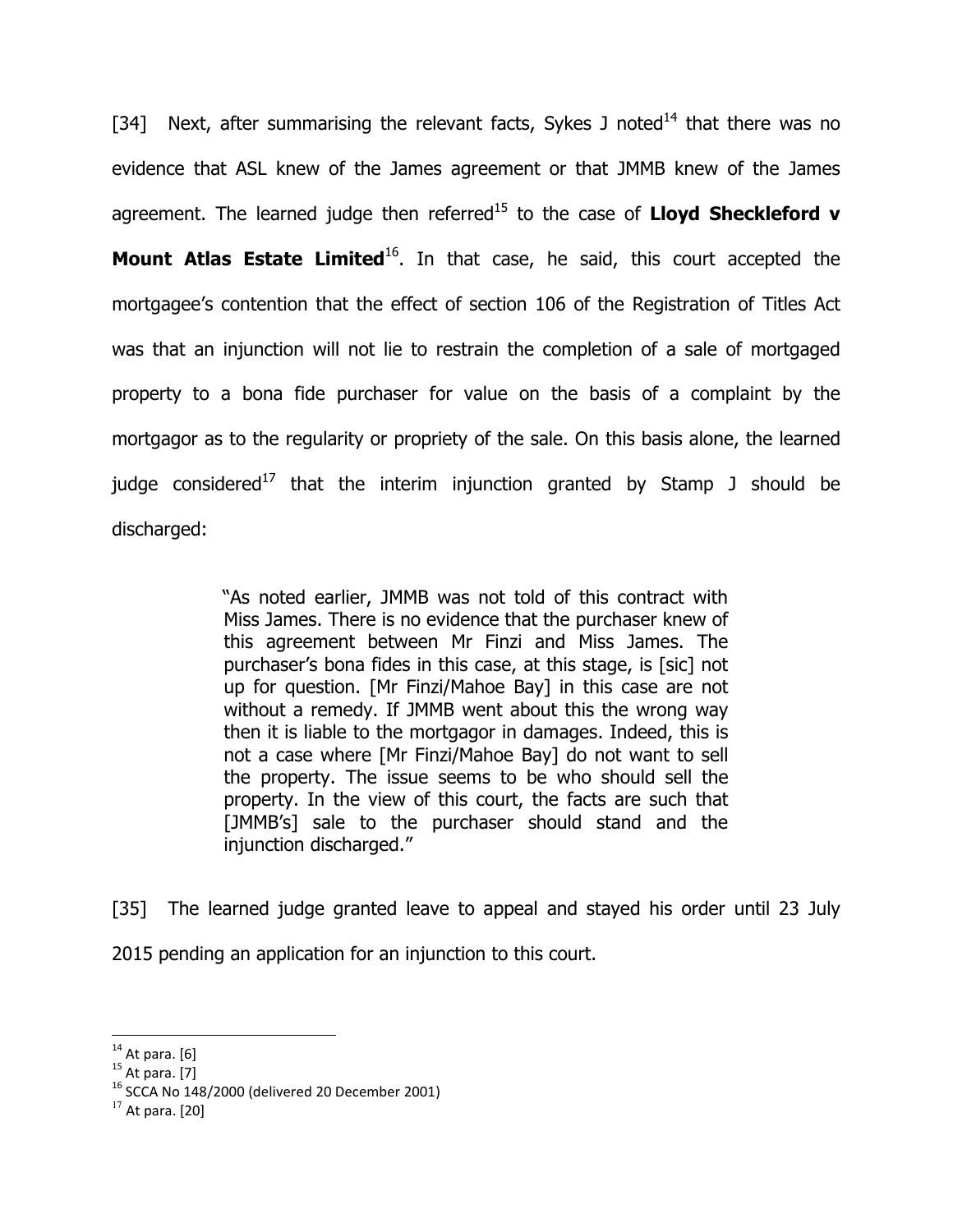# The grounds of appeal

[36] In their notice of appeal filed on 22 July 2015, Mr Finzi/Mahoe Bay advanced five complaints, which may be summarised as follows:

- 1. With regard to Sykes J's comment on whether there was any impediment to Mr Finzi entering into the James agreement, the learned judge erred in placing reliance on a clause in a mortgage document that was not before the court.
- 2. The learned judge erred in failing to take into account the fraud/misrepresentation committed by JMMB in the sale agreement to ASL, by which JMMB asserted a right of sale over properties (Lots 15, 16, 17, 18, 19, 74 and 75) that were not part of mortgage numbered 1612988 under which the power of sale was purportedly being exercised.
- 3. The learned judge erred in finding that ASL was a bona fide purchaser for value without notice, since it should have been put on enquiry by the fact that the agreement for sale disclosed other interests not covered under mortgage numbered 1612988 under which JMMB purported to sell.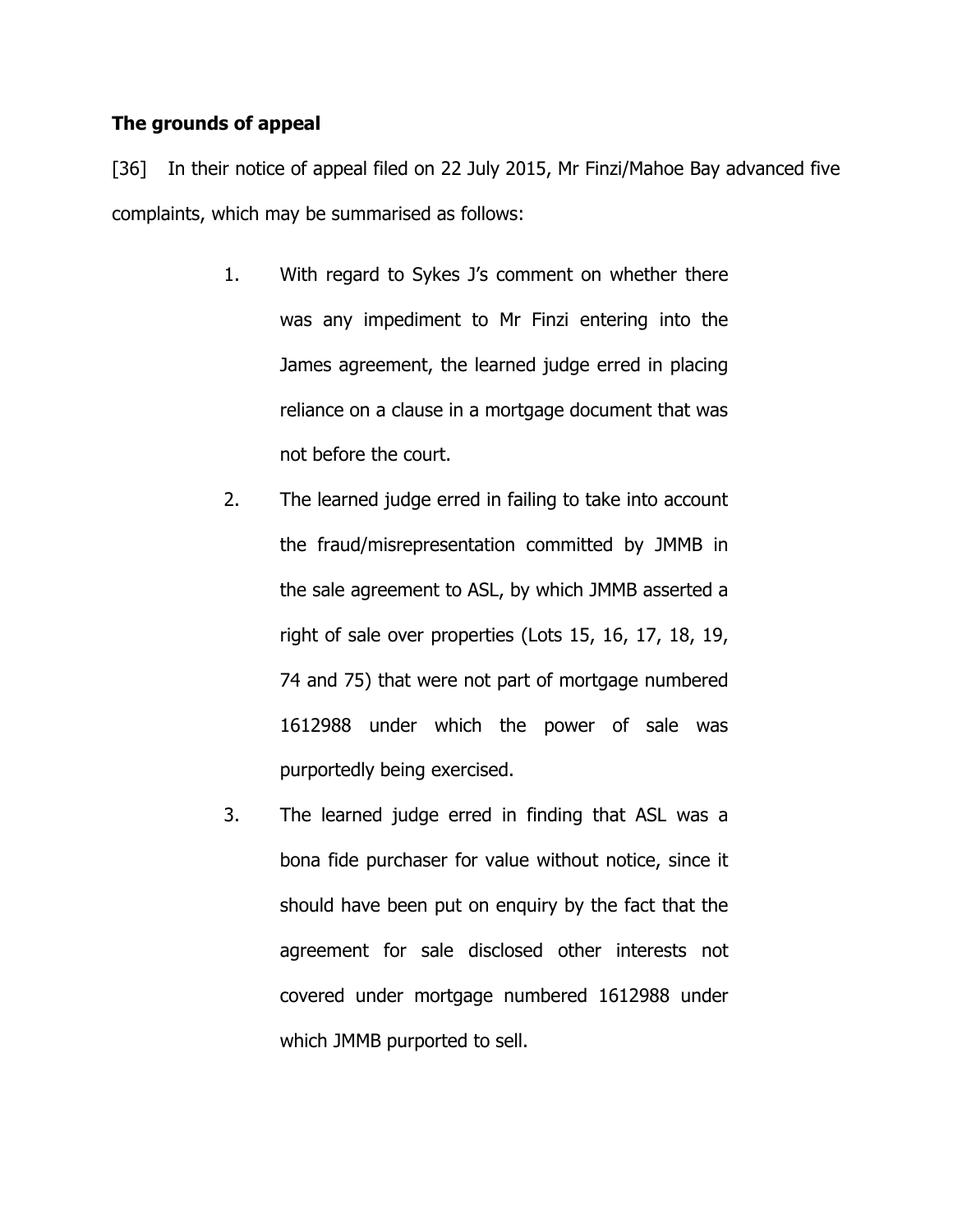- 4. The learned judge erred in failing to appreciate that JMMB had not acted in good faith and was dishonest in its attempt to sell an additional seven lots not covered under mortgage numbered 1612988 and therefore not subject to the powers of sale contained in that mortgage.
- 5. The learned judge erred by allowing himself to be influenced by pleadings prepared by Hylton Powell in the light of Mr Finzi/Mahoe Bay's contention that the firm should be barred from acting in the matter (in the light of what I have already indicated at para. [5] above, it is not necessary for me to consider this ground).

[37] In the application for an injunction pending appeal also filed on 22 July 2015, Mr Finzi/Mahoe Bay contended, among other things, that an injunction pending appeal was necessary to preserve the status quo and that Sykes J erred in considering that the case fell squarely within the principle of Sheckleford v Mount Atlas Estate Limited. In his affidavit in support of this application sworn to on 22 July 2015, Mr Finzi retraced much of the ground which he had covered in his previous affidavits. He also raised issues not previously raised, including that (i) he had on several occasions in the past attempted to make payments on account of his indebtedness, but these had been refused by JMMB; (ii) better offers for the purchase of the properties had been received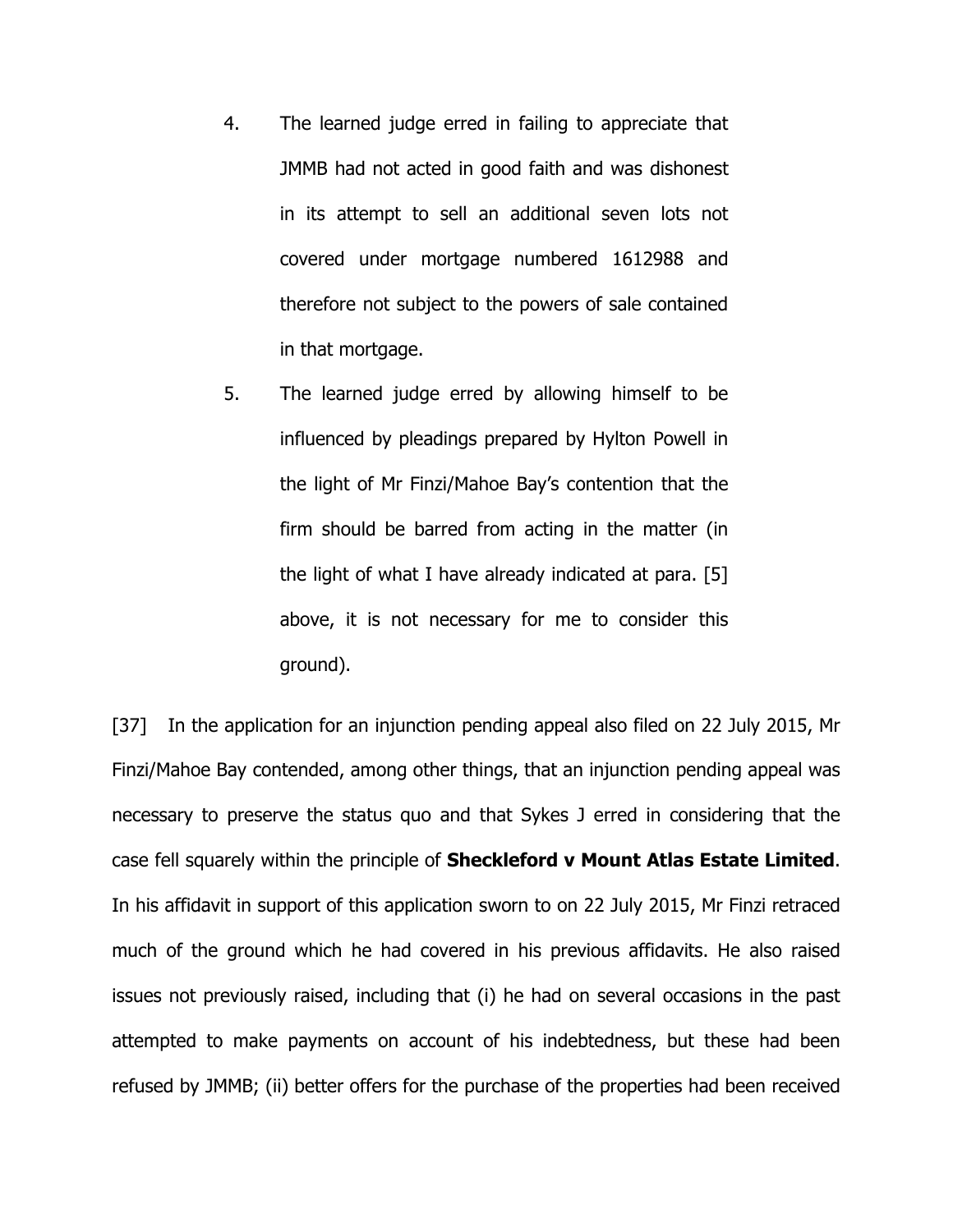and ignored by JMMB; (iii) the James agreement had been stamped and cross-stamped and prepared for registration before any other sale; (iv) the properties were being sold at an undervalue and it is demonstrable that completion of the James agreement will more substantially reduce his indebtedness to JMMB; (v) there had been a misrepresentation to the court as regards the extent of the power of sale under mortgage numbered 1612988; (vi) damages would be an inadequate remedy because JMMB has no power of sale over any of the properties outside of mortgage numbered 1612988; (vii) there was a variance between the originally stated sale price to ASL (US\$2,750,000.00) and the price for which it appeared that the sale was now slated to be concluded (US\$2,675,000.00); and (viii) Lot 19, which was described by DCT & F as "a vacant resort residential lot", was not "bare land", but contained valuable assets, namely half of an old hotel which is conjoined with Lot 20, also owned by Mahoe Bay.

[38] On 23 July 2015, the date on which the stay granted by Sykes J would have expired, McDonald-Bishop JA (Ag) granted an interim injunction restraining the transfer of Lots 13 and 14 to ASL pending the hearing of the appeal and a further interim stay of Sykes J's order until 28 July 2015, which was the date fixed for the hearing of the inter partes application.

[39] On 24 July 2015, JMMB filed a counter-notice of appeal, in which it contends that the decision of Sykes J to discharge the *ex parte* injunction granted by Stamp J should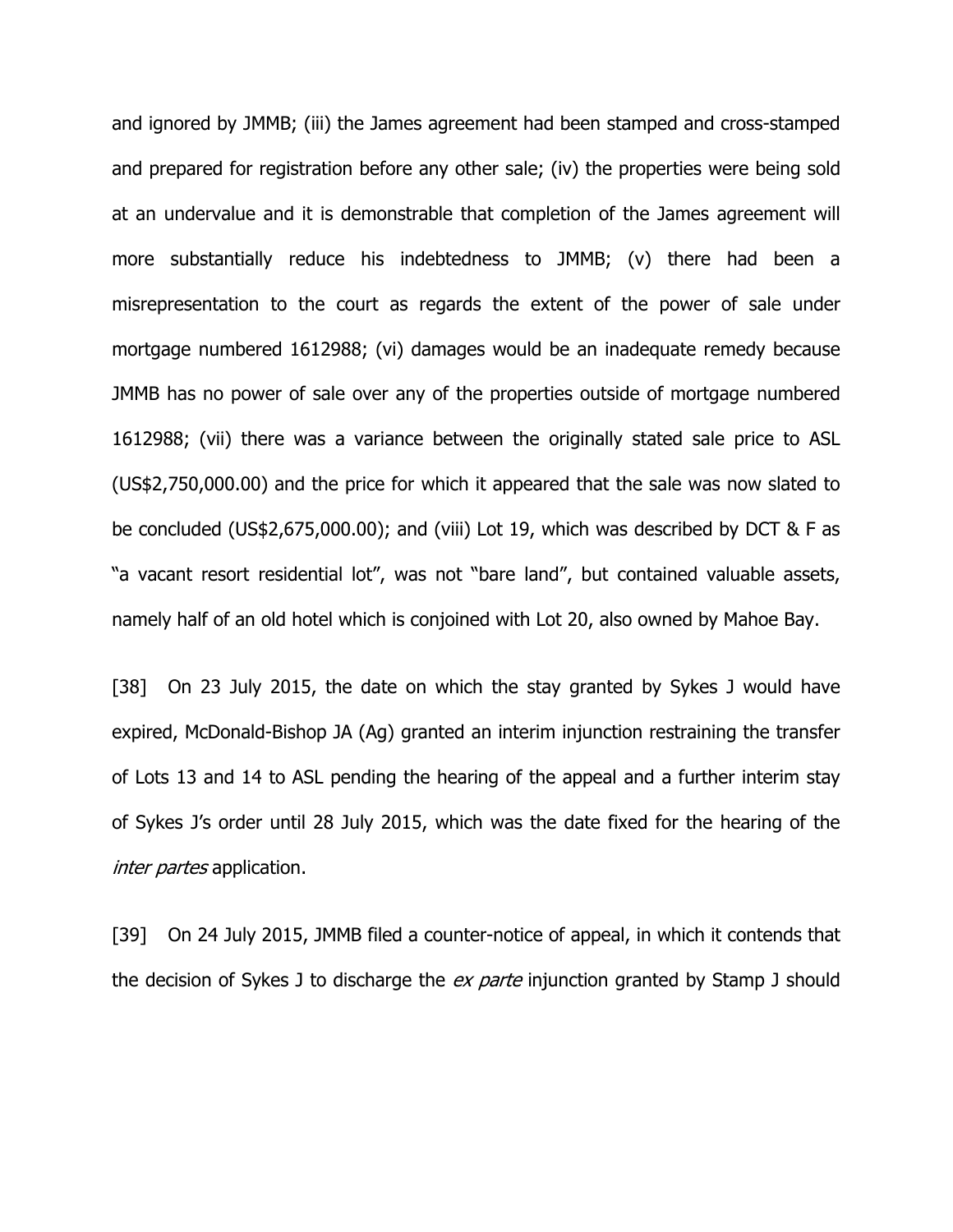be affirmed on the additional grounds upon which it had relied in its application to discharge filed on 14 July 2015 $^{18}$ .

### Additional evidence

[40] As will readily be seen, the grounds of appeal and the affidavit in support of the application for an injunction pending appeal raise issues additional to those so far canvassed in the court below. In particular, the bulk of them derive from the fact that the agreement for sale by which JMMB has agreed to sell Lots 15, 16, 17, 18, 19, 74 and 75 to ASL expresses itself to be made pursuant to powers of sale contained in mortgage numbered 1612988, which relates to Lots 13 and 14 only. Both JMMB and ASL accordingly felt it necessary to file an additional affidavit each. The first was sworn to by Ms Bartley Thompson on 27 July 2015, while the second was sworn to by Mr Trevor Patterson, the senior partner in the firm of Patterson Mair Hamilton, ASL's attorneys-at-law, also on 27 July 2015.

[41] The effect of these affidavits may be summarised in this way. By letter dated 19 March 2015, an offer to purchase Lots 13, 14, 15, 16, 17, 18, 19, 74 and 75 for US\$2,750,000.00 was made to JMMB on behalf of ASL. By letter of the same date, JMMB accepted this offer and, after a further exchange of correspondence, an agreement for sale was prepared and executed by both parties and the required deposits totalling US\$550,000.00 were duly paid.

 $^{18}$  See para. [29] above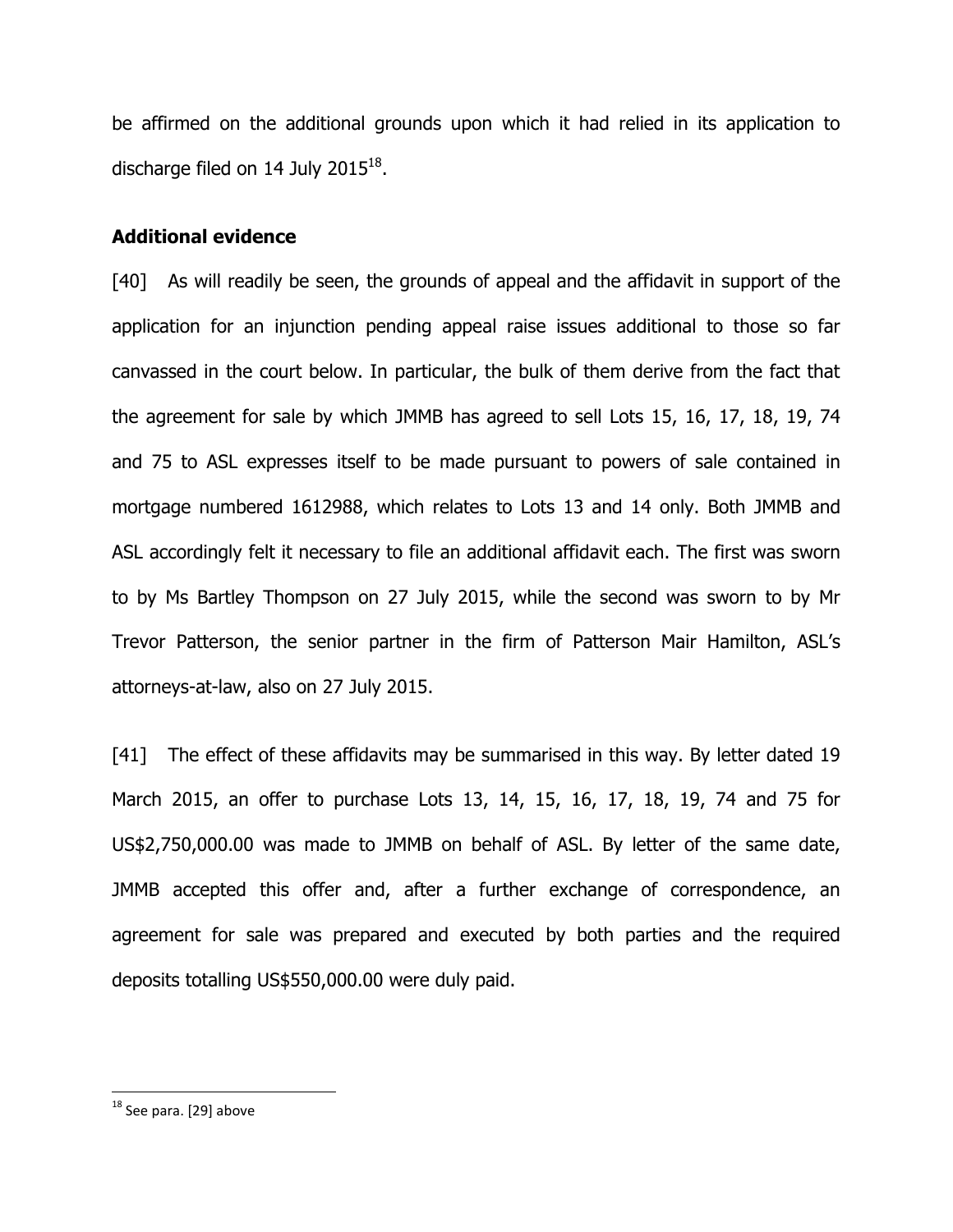[42] In the agreement for sale dated 21 April 2015, the vendor, JMMB, was characterised as "Mortgagee under Power of Sale contained in Mortgage numbered 1612988"; while the lands being sold were described as Lots 13, 14, 15, 16, 17, 18, 19, 74 and 75.

[43] By special condition 8, the agreement was made subject to ASL obtaining a satisfactory surveyor's identification report and required ASL to advise JMMB of any breaches of restrictive covenants and/or boundary discrepancies within 45 days of the date of execution of the agreement. In the event that ASL raised any objection within 45 days of the date of the agreement, JMMB was given the option to either correct any breach, discrepancies or encroachment at its expense or rescind the agreement.

[44] By letter dated 12 May 2015, Patterson Mair Hamilton advised JMMB that the surveyor's report dated 1 May 2015 (which was enclosed) had revealed that, due to a loss of land by erosion, the total acreage of the property being sold had suffered a loss of just under 10%. In electronic mail exchanges on 19 May 2015, JMMB accordingly proposed, and ASL accepted, a reduction in the sale price by US\$75,000.00, from US\$2,750,000.00 to US\$2,675,000.00. It was agreed between the parties' attorneys-atlaw that the necessary change would be made by substituting an amended second page of the agreement to reflect the reduced price. The agreement was then duly submitted for stamping and was stamped on 20 May 2015.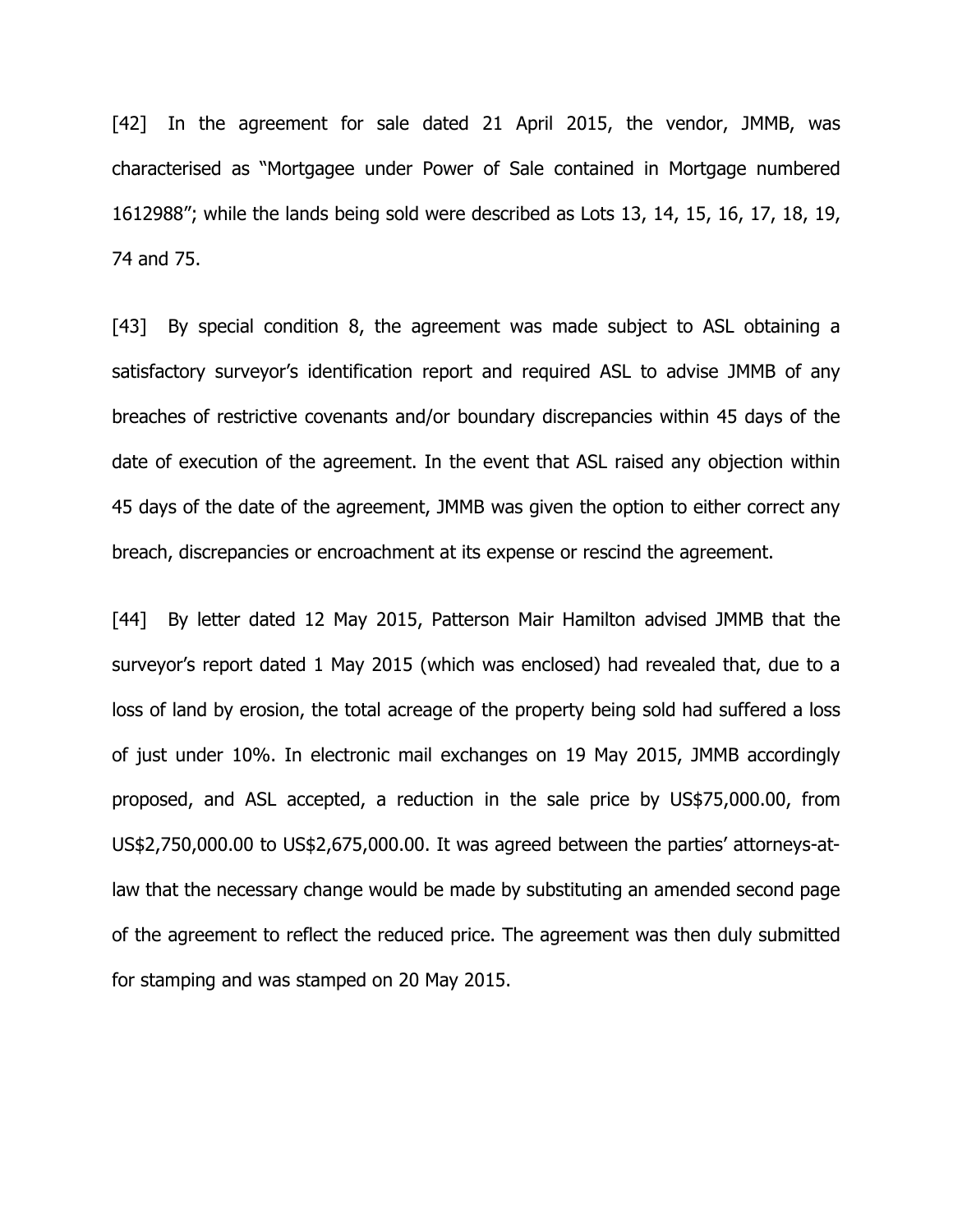[45] In his affidavit<sup>19</sup>, Mr Patterson explained that the agreement for sale had "incorrectly indicated that the properties were being sold under powers contained only in mortgage number 1612988". In a paragraph of his affidavit<sup>20</sup> which greatly attracted Dr Malcolm's attention in his submissions, Mr Patterson went on to state the following:

> "On June 26, 2015, we dispatched the instrument of transfer nominating Sandals Royal Caribbean Limited ('SRC'), the nominee under the agreement, and (having received the funds from our client to close the transaction) a letter of undertaking to JMMB promising to pay the balance of the purchase price and costs related to the transaction. The Instrument of Transfer clearly indicated that the properties were being sold under powers of sale conferred by mortgage numbers 1633589 and 1612988. Further, the sale price recited in the Instrument of Transfer was adjusted to US\$2,675,000.00 (from US\$2,750,000.00) due to a significant loss of land arising from soil erosion which was discovered after the agreement was signed."

[46] Mr Patterson stated further<sup>21</sup> that ASL had only become aware of the attempts by Mr Finzi/Mahoe Bay to prevent the transfer to SRC on 23 July 2015. That is, the date on which he was advised by JMMB that the transfer, which had been lodged for registration on 7 July 2015, had been blocked, firstly by the ex parte interim injunction and, secondly, after the discharge of that injunction, by the conservatory order made by McDonald-Bishop JA (Ag) on 23 July 2015.

 $\overline{a}$  $19$  At para. 6

 $20$  Para. 8

 $21$  At paras 9 and 10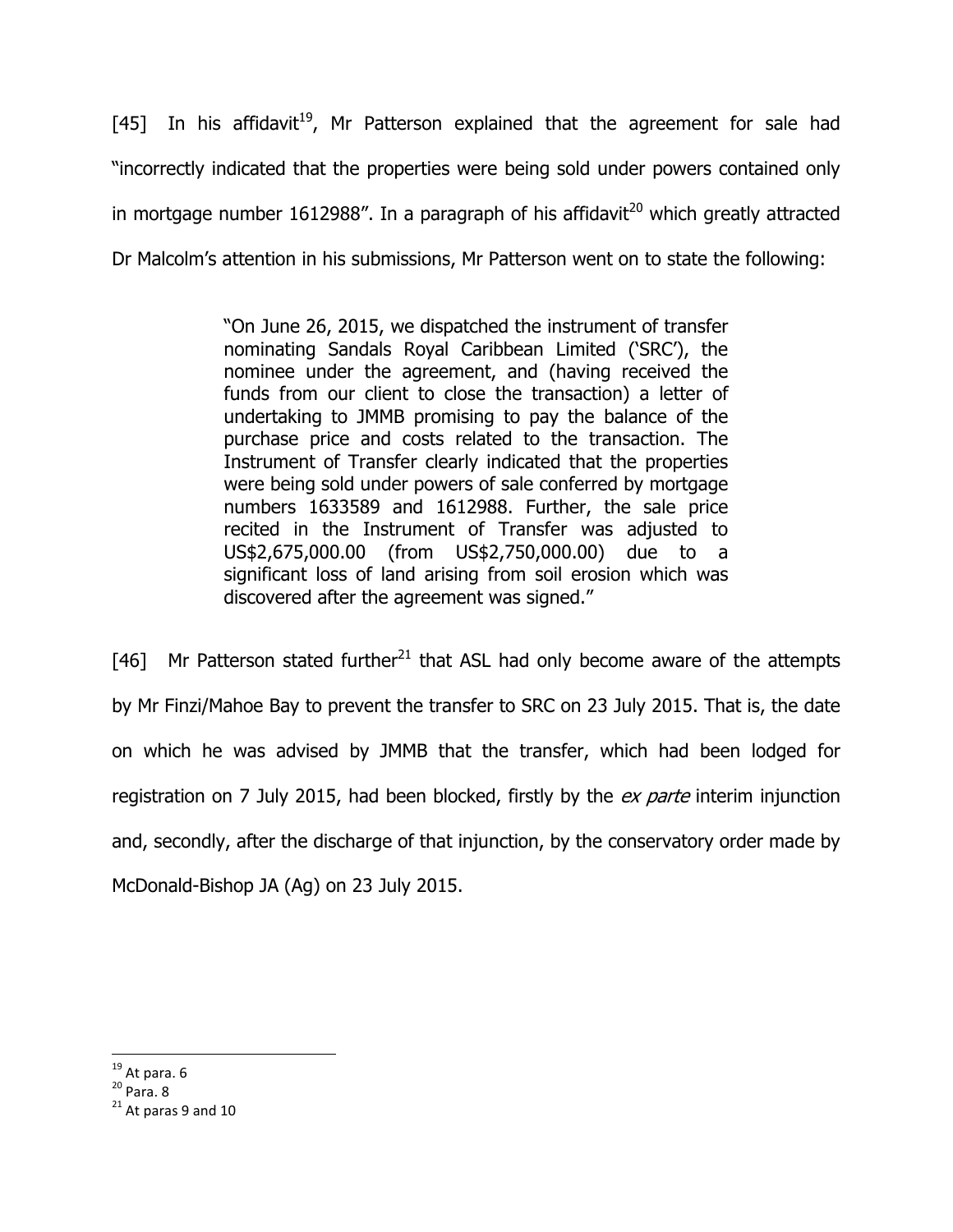#### The submissions

[47] I hope that I do no injustice to Dr Malcolm's wide-ranging submissions by summarising them as follows:

- 1. In the light of the discrepancies in the documentation as to the price of the sale to ASL and the fact that the agreement for sale referred to mortgage numbered 1612988, while purporting to sell other lots not included in that mortgage, there is, at the very least, a strong hint of fraud sufficient to vitiate JMMB's purported exercise of its powers of sale.
- 2. In any event, the downward adjustment in the price raises questions as to the bona fides of the entire transaction with ASL, given that (i) special condition 8 of the agreement did not permit renegotiation of the sale price in the manner in which it is alleged to have taken place in this case; and (ii) there is no evidence of an amended agreement documenting the alleged price adjustment and, in any event, it was misleading and improper to refer to the agreement as having been made on 21 April 2015, when it is clear the agreement, if any, as to the reduced price was not reached until 19 May 2015.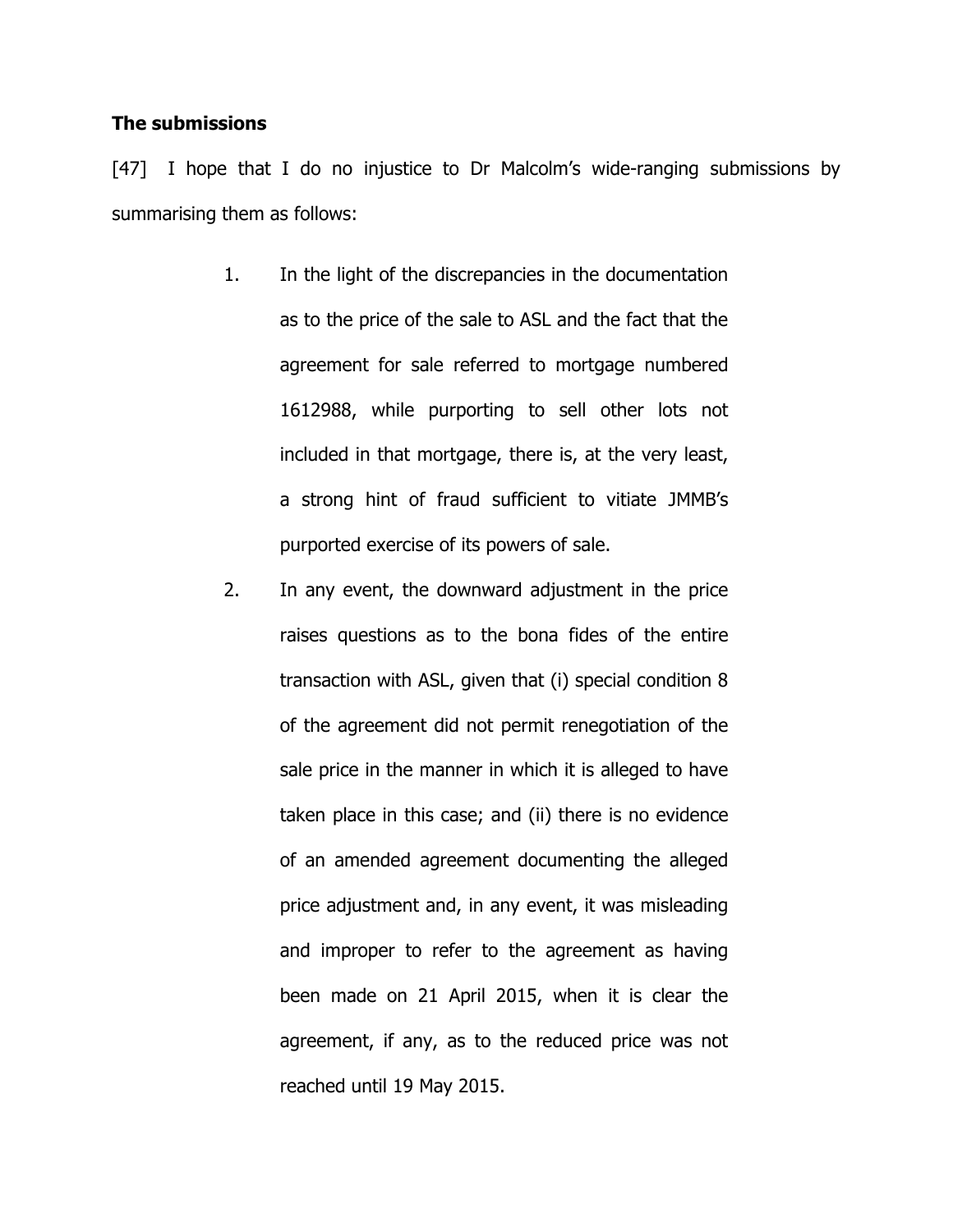- 3. Further, there were material misrepresentations in Ms Bartley Thompson's affidavit sworn to on 14 July 2015, in that (i) paragraph 6 of that affidavit referred to "valuation reports", while the documents exhibited demonstrated that they were in fact "letters of opinion"; and (ii) the letter exhibited in respect of Lot 19 described it as "vacant", when there was a building, albeit in ruins, on the property.
- 4. The purported sale by JMMB to ASL is second in time to the sale by Mr Finzi/Mahoe Bay under the James agreement and as such the latter should prevail over the former.
- 5. The case of Sheckleford v Mount Atlas Estate Limited is clearly distinguishable, for "myriad reasons", including the fact that, in that case, (i) there was no issue of competing priorities; (ii) there was clear evidence of default on the part of the mortgagor; (iii) there was no question of fraud on the part of the mortgagee; and (iv) there was no question of the mortgaged property being sold at an undervalue.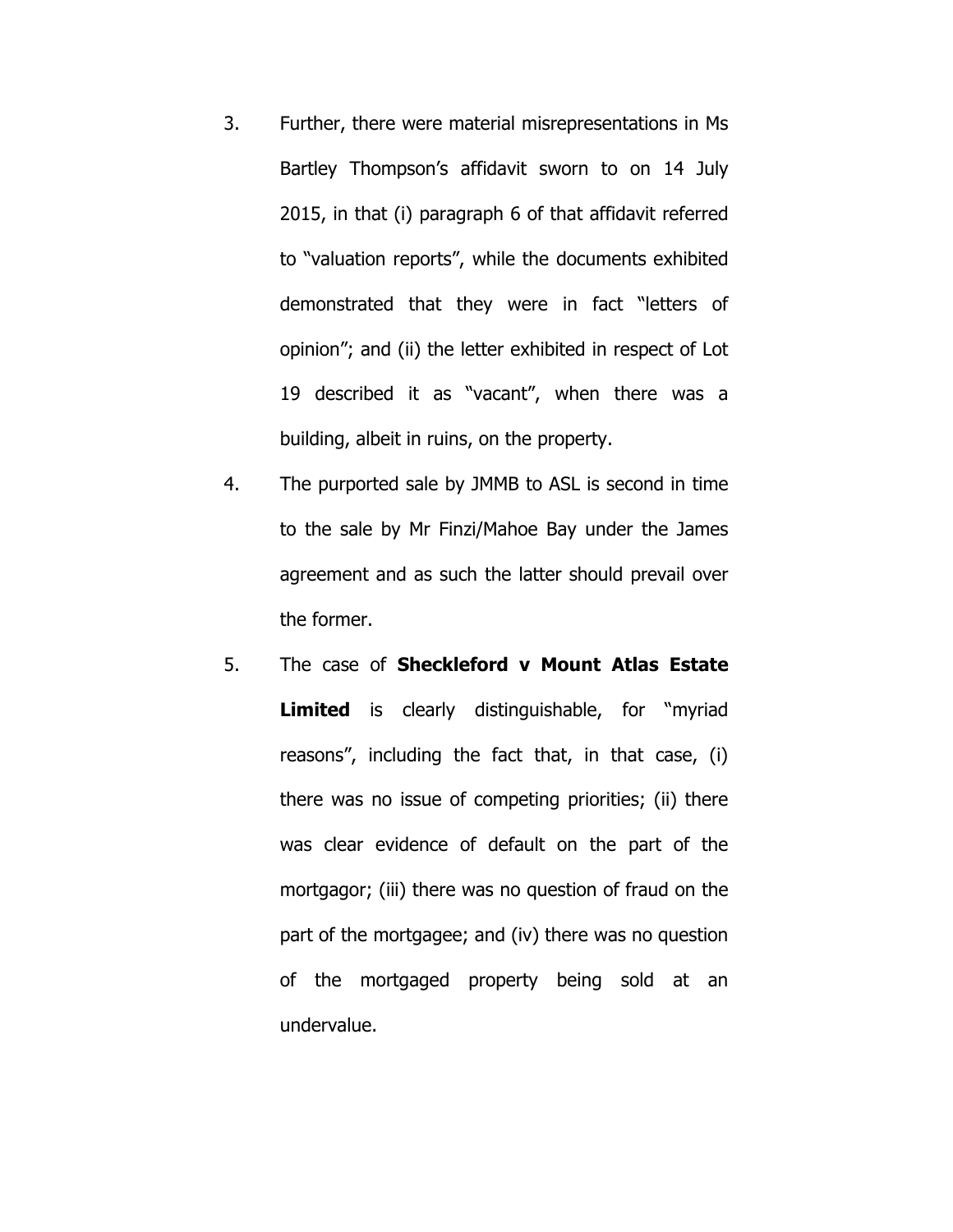6. The issues raised on this application are such as to give rise to questions of good faith in commercial dealings and, in these circumstances, an injunction should be granted to preserve the status quo pending the hearing of the appeal.

[48] Accepting that fraud is an exception to the general rule relating to the exercise of a mortgagee's powers of sale, Mr Hylton submitted that the application should fail unless Mr Finzi/Mahoe Bay are able to show fraud by the JMMB as mortgagee and ASL as purchaser. In this regard, Mr Hylton identified three areas in which fraud was alleged. Firstly, that Ms Bartley Thompson represented something to be a valuation report which was not a valuation report. Secondly, the issue of the reduced price and the date on which the agreement was reached. And thirdly, the reference in the agreement for sale to mortgage numbered 1612988 only.

[49] In relation to the first area, Mr Hylton pointed out that, while the document referred to by Dr Malcolm did say that it was "not a detailed report", it was nevertheless a professional opinion as to value. In relation to the second area, Mr Hylton rehearsed the chronology of the events leading up to the agreement for sale and the subsequent agreement to reduce the price. Against this background, it was submitted that there could be no ground for complaint about the method chosen by the only two parties of the agreement to reflect the price adjustment to which they had freely agreed. And finally, as regards the third area, Mr Hylton observed that, although the agreement for sale had made reference to one mortgage only, it was agreed by both the vendor and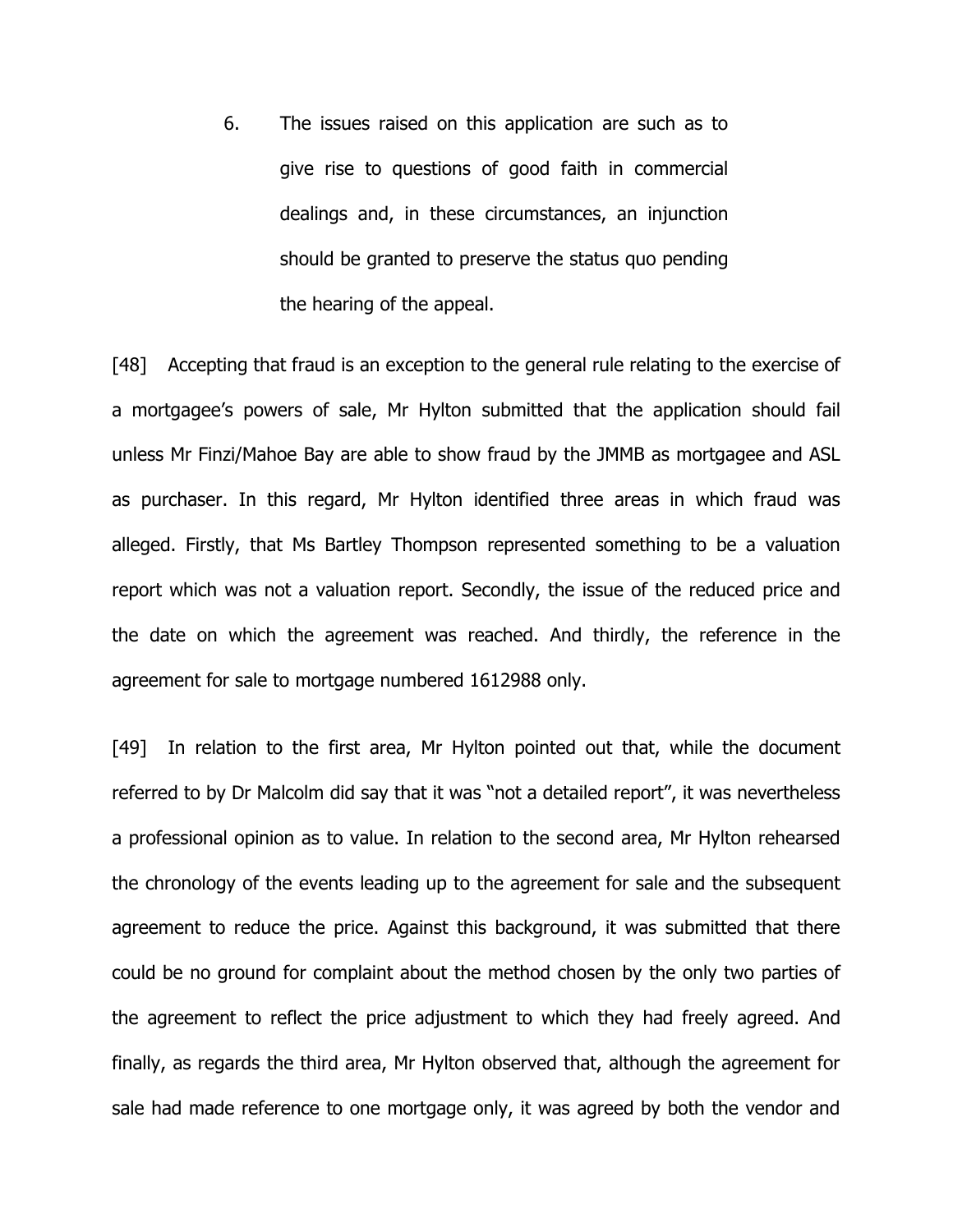the purchaser that this was an error, as the sale was in respect of all nine contiguous lots. The error was corrected in the transfer and, in these circumstances, it was submitted that the failure to refer to both mortgages in the agreement could not have been done with fraudulent intent, since there would have been no benefit or prejudice to either party, or to the revenue.

[50] On all other issues, such as whether there is a serious question to be tried, whether damages would be an adequate remedy and the matters raised by the counter-notice of appeal, Mr Hylton was content to refer to and rely on his written submissions.

[51] Mr Small adopted Mr Hylton's submissions on the issue of fraud and he too referred me to the written submissions filed on behalf of the ASL. In those submissions, it was strongly contended that the appeal raises no serious issues to be determined, because, firstly, in the absence of fraud, section 106 of the Registration of Titles Act (as applied in Sheckleford v Mount Atlas Estate Limited) provided full protection to a purchaser from a mortgagee acting under powers of sale; and, secondly, for various factors relevant to the exercise of the court's discretion, it would be inequitable to grant any further injunction.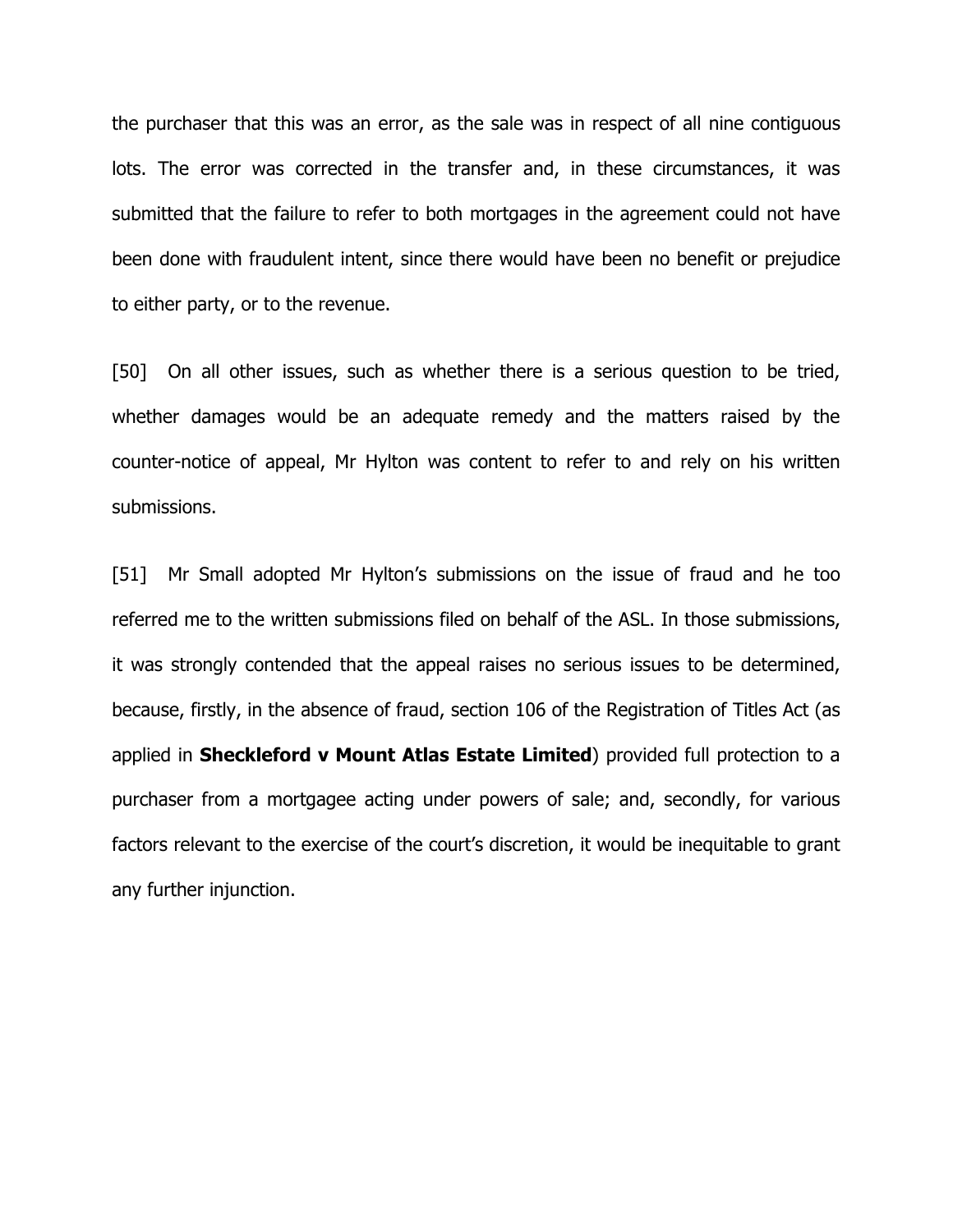#### Discussion and conclusions

 $\overline{a}$ 

[52] An applicant for an injunction pending appeal under rule  $2.11(1)(c)$  of the CAR is required to show, as JMMB submitted, that he has "a good arguable appeal" $^{22}$ ; or, as ASL submitted, "that he has reasonable grounds of appeal…or that there are serious issues to be canvassed on appeal $^{\prime\prime\prime}$ <sup>23</sup>. On either formulation, Mr Finzi/Mahoe Bay must show in this application that they have an appeal that stands a reasonable prospect of success as a precondition to injunctive relief.

[53] Before coming to the actual grounds of appeal, I must first consider the effect on this matter of section 106 of the Registration of Titles Act. That section, as is well known, gives a power of sale to a mortgagee of property under the Act in cases of default in payment or in performance or observance of covenants by the mortgagor, provided that certain conditions are satisfied. But no purchaser from the mortgagee shall be bound to see or inquire whether the conditions have been satisfied. Nor is the Registrar of Titles, upon production of a transfer made in professed exercise of the power of sale, required to make any such inquiries, "and any persons damnified by an unauthorized or improper or irregular exercise of the power shall have his remedy only in damages against the person exercising the power [of sale]".

[54] In Sheckleford v Mount Atlas Estate Limited, the judge in the court below granted an interlocutory injunction to restrain the mortgagee, at the suit of the

 $^{22}$  As K Harrison JA put it in Olint Corp Limited v National Commercial Bank Jamaica Limited, SCCA No 40/2008, App No 58/2008 (delivered 30 April 2008), para. 6

<sup>&</sup>lt;sup>23</sup> As I put it in **Michael Levy v Jamaica Re-Development Inc Fund and Kenneth Tomlinson**, SCCA No 26/2008, App No 47/2008 (delivered 11 July 2008), para. 17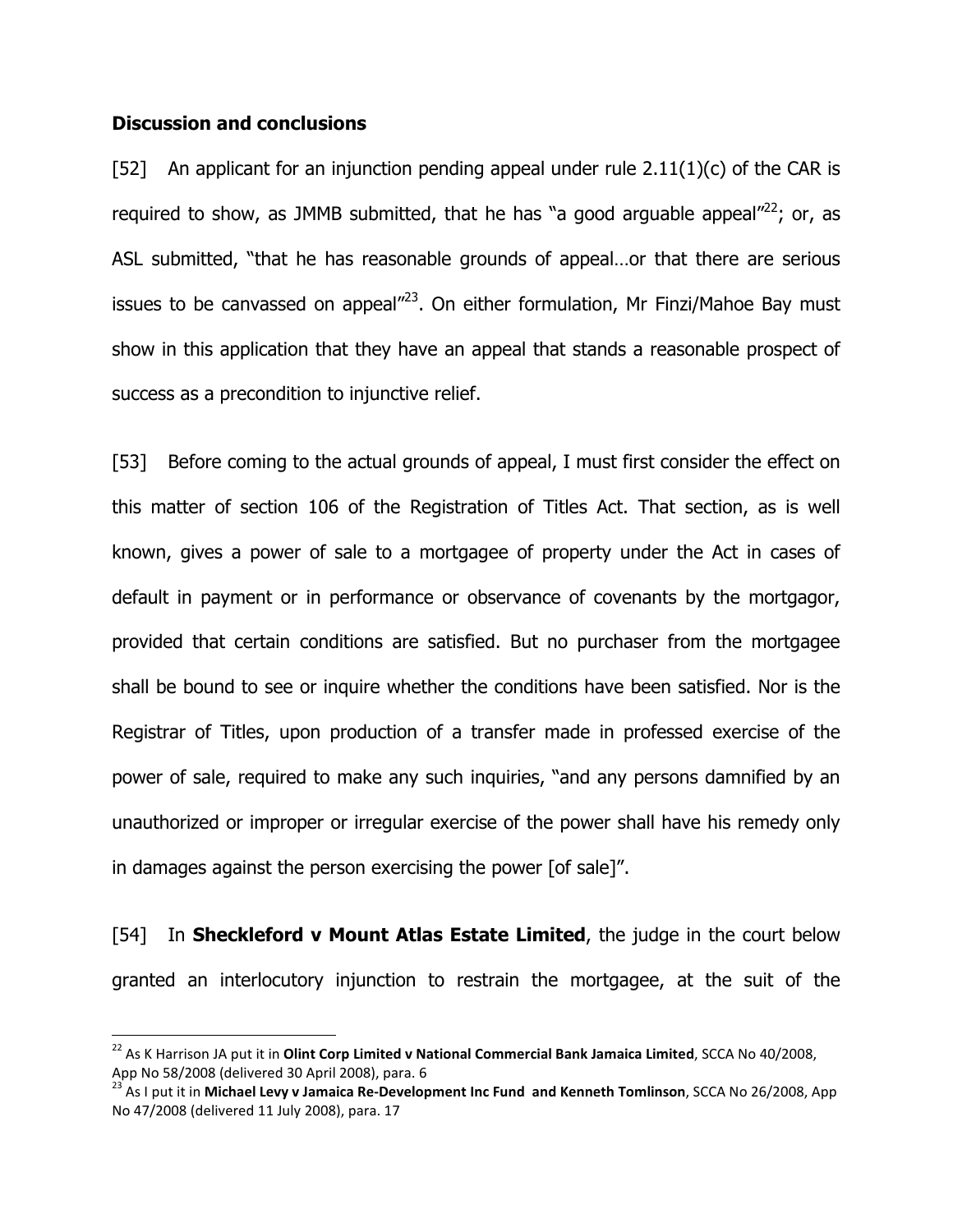mortgagor, from exercising her powers of sale under a mortgage until the trial of the action. The issue on appeal was whether section 106 precluded the court from granting an injunction, where a mortgagee in the exercise of the power of sale under the mortgage has entered into an agreement for sale of the mortgaged property with a bona fide purchaser, but the transfer of the property has not yet been registered.

[55] The court was unanimously of the view that it did. Delivering the leading judgment, Forte P said<sup>24</sup> that, "on a simple reading of section 106, it is clear and unambiguous that the legislature intended to give the purchaser the protection as soon as the mortgagee, in the exercise of his power of sale, enters into a contract with a bona fide purchaser for the sale of the mortgaged property". Harrison  $JA^{25}$  considered<sup>26</sup> that "in section 106, the protection provided to both the purchaser from enquiry and the Registrar…exists before any registration of the transfer has been effected". And although Harrison JA did go on to say<sup>27</sup> that "[a] mortgagee may not, by ill-will or spite or sheer negligence misuse the power of sale and expect the protection of the statute", he was careful to conclude<sup>28</sup> that "[h]e is answerable to the mortgagor, albeit in damages, for any wrongdoing on his part by such exercise". And finally, Walker JA said<sup>29</sup> unequivocally that the provisions of section 106 "are clear and unambiguous…[and] effectively oust the jurisdiction of the Court to grant injunctive relief in a situation such as this".

- $26$  At page 19
- $27$  At page 19
- $28$  At page 20

 $24$  At page 14

<sup>&</sup>lt;sup>25</sup> As he then was

 $29$  At page 21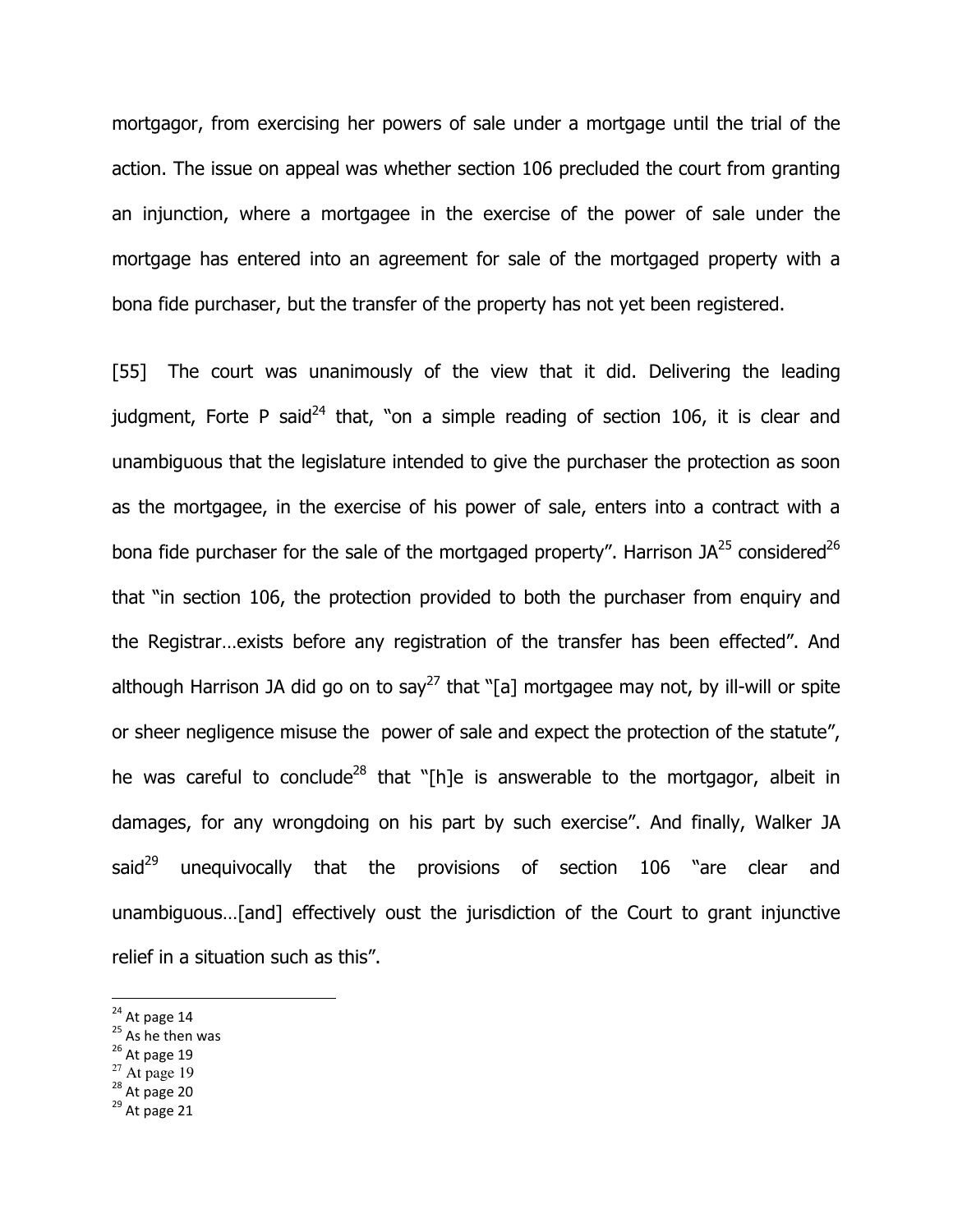[56] In my view, save in the case of fraud, the broad generality of these statements do not admit of any distinction on the grounds propounded by Dr Malcolm in his submissions. In particular, nothing at all turns, it seems to me, on the fact that there is, as Dr Malcolm would have it, a competing sale: Sykes J found expressly that neither JMMB nor ASL had notice of the James agreement before the agreement for sale of 21 April 2015 was entered into. At the time of the hearing before Sykes J, no question of fraud had even been mentioned, either in Mr Finzi/Mahoe Bay's pleadings or in the affidavit evidence. It therefore seems to me that the learned judge was entirely correct to regard the decision in **Sheckleford v Mount Atlas Estate Limited** as dispositive of the question of whether an injunction should be granted to restrain JMMB from completing the sale to ASL. It may well be in recognition of the force of this consideration that, despite Dr Malcolm's attempts to distinguish the decision, there is no contention in the grounds of appeal that Sykes J was wrong in this view of the effect of the case.

[57] Turning now to the actual grounds of appeal, the first ground complains of the fact that the learned judge queried Mr Finzi's assertion that there was no impediment to his entering into the James agreement. This ground was not vigorously pursued either in the skeleton arguments or by Dr Malcolm in his oral submissions. It suffices to say, I think, that Sykes J did not decide the matter before him on the basis of what was plainly no more than a comment. But in any event, as JMMB pointed out in its written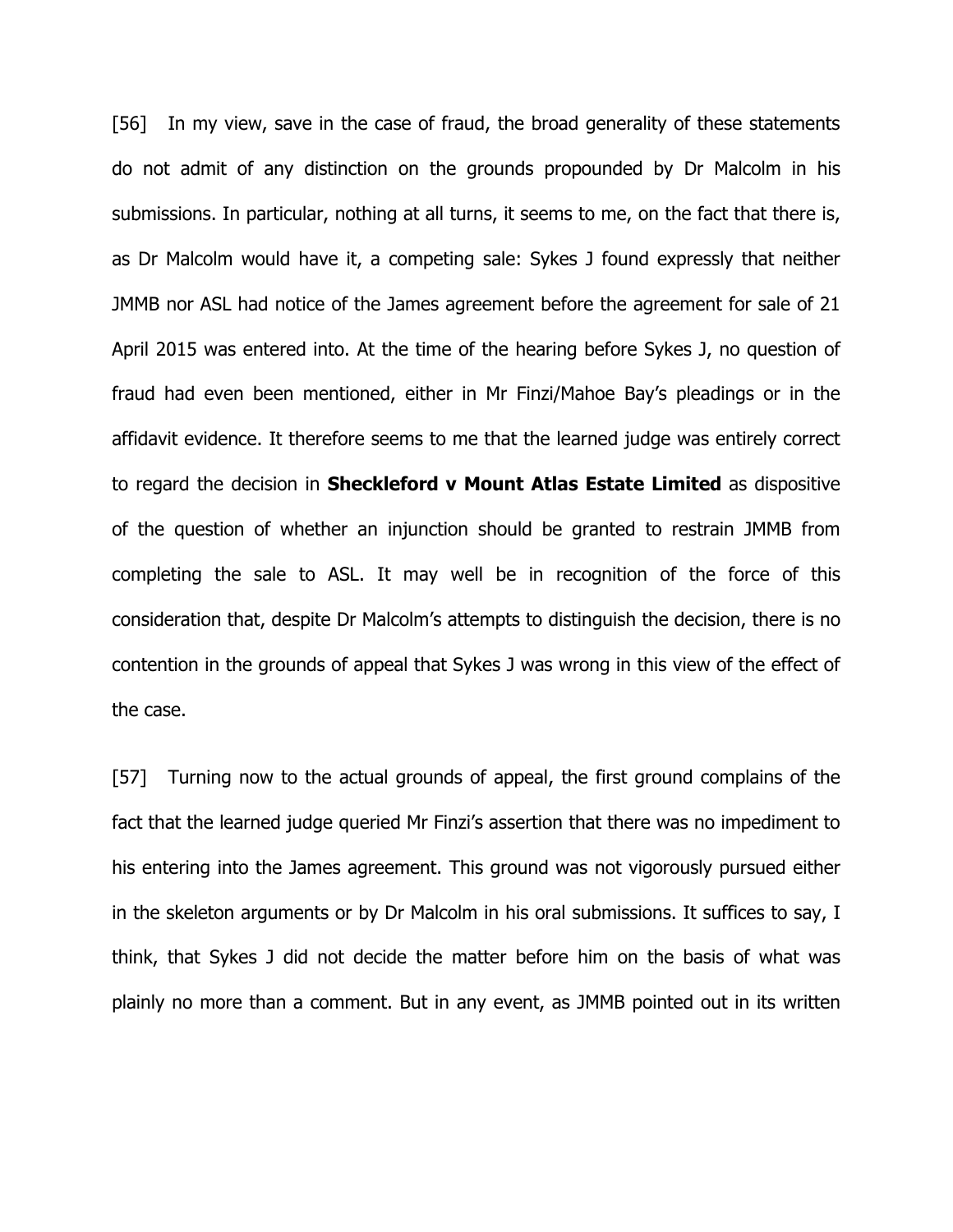submissions, a copy of mortgage numbered 1612988 is in fact to be found in the documents filed in the court below $^{30}$ .

[58] This brings me then to the matter of fraud, the existence of which is at least implicit in the three remaining grounds, as amplified by Dr Malcolm in his oral submissions. For the purpose of assessing whether there is a prospect of a good arguable appeal on this ground, I will adopt Mr Hylton's classification of the allegations of fraud.

[59] First, there is the misrepresentation issue, which relates primarily to Ms Bartley Thompson's characterisation of DCT & F's "letters of opinion" as "valuation reports"<sup>31</sup>. In my view, it is clear from the plain language of the letters, all of which were exhibited to the affidavit, that the affidavit did not misrepresent their effect. Each letter proffered an opinion as to market value, qualified only by the consideration that the lots should be "offered for sale on bona fide terms". Against this background, it is equally clear that DCT & F's caveat that the letters were "letters of opinion" could only have related to the fact that they could not be regarded as "a detailed report".

[60] As regards the description in DCT & F's letter of Lot 19 as "vacant", the only evidence to the contrary to which we were referred by Dr Malcolm was the surveyor's report dated 1 May 2015, in which it was observed that "[t]here is a section of building in ruins on the property". In my view, the description of an unoccupied lot, on which there is a section of building in ruins, as vacant can hardly be described as a

 $30$  As an exhibit to the affidavit of Deryck Rose, sworn to on 24 September 2014.

<sup>&</sup>lt;sup>31</sup> See para. [32] above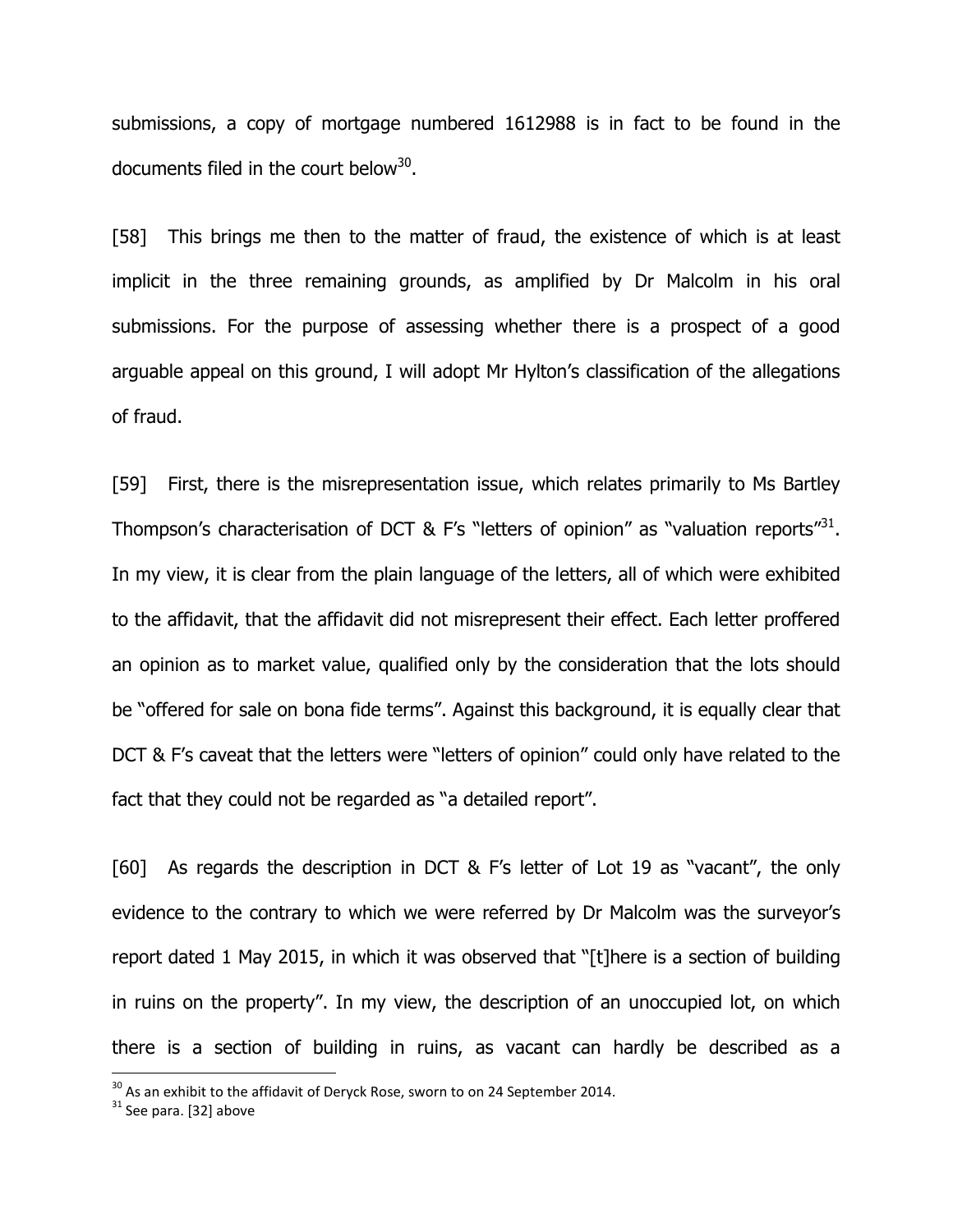misrepresentation rising to the level of fraud. At worst, it seems to me, it could only be described as a loose — or perhaps colloquial — use of language.

[61] Second, there is the price reduction issue. In my respectful view, the unchallenged evidence of Ms Bartley Thompson and Mr Patterson as to how the price of the property being sold came to be reduced from US\$2,750,000.00 to US\$2,675,000.00 makes this a complete non-issue. This was a contract between two obviously substantial commercial entities, both represented at all stages of the transaction by attorneys-at-law. Special condition 8 of the agreement made the sale subject to the obtaining of a satisfactory surveyor's identification report and, in the event that the report revealed any breaches of restrictive covenants and/or boundary discrepancies, the vendor was given an option to either correct the breach or rescind the agreement. The surveyor's identification report having disclosed a boundary discrepancy, the parties, by negotiation and agreement, decided to deal with it by way of a reduction in the purchase price. They also agreed on the method by which they would reflect the reduction in the agreement. The amended document was submitted to the revenue authorities and the appropriate duties and taxes were paid. The only two parties to the agreement, apparently content with their bargain, are now anxious that it should be completed. In these circumstances, it is difficult to discern any element of wrongdoing, far less fraud, in the purposive approach taken by the parties in their dealings with each other.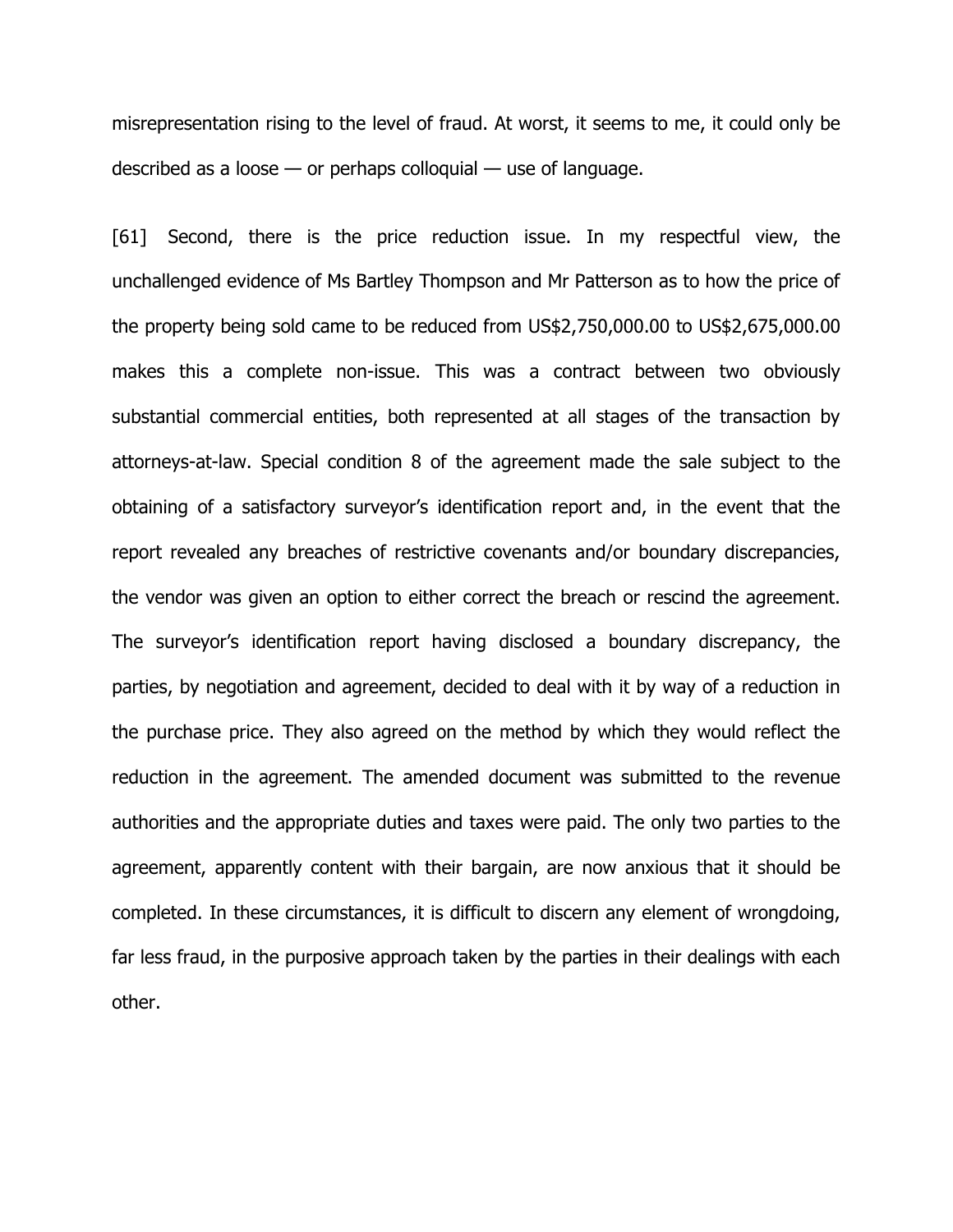[62] Finally, on the power of sale issue, there is no question that the agreement for sale from JMMB to ASL stated the sale to be in the exercise of the power of sale contained in mortgage numbered 1612988. That was a mortgage given by Mr Finzi to JMMB in respect of the Beverly Hills property and Lots 13 and 14 only. There is also no question that the agreement for sale purported to comprehend Lots 15, 16, 17, 18, 19, 74 and 75, which were subject to mortgage number 1633589, a mortgage granted by Mahoe Bay to JMMB.

[63] On the face of it, therefore, the agreement for sale purported to sell seven lots under a power of sale in a mortgage which did not cover those lots. Mr Finzi/Mahoe Bay asserted that this discrepancy gives rise to a strong hint of fraud, while both JMMB and ASL, the parties to the agreement, insisted that it arose from an error. There appears to be no dispute that mortgage numbered 1633589 was also in arrears and that JMMB's power of sale in respect of the lots covered by that mortgage had also arisen. In these circumstances, I find it difficult to appreciate of what possible advantage it could have been to JMMB, or to anyone else for that matter, to sell those seven lots under a mortgage other than the one in which they were in fact comprised. It therefore seems to me that, on a balance of probabilities, JMMB/ASL's explanation for the discrepancy appears, by a long way, to be preferable to that of Mr Finzi/Mahoe Bay. Once this explanation is accepted, then the question of fraud simply would not arise.

[64] In the absence of fraud, section 106 of the Act, as interpreted and applied by this court in **Sheckleford v Mount Atlas Estate Limited**, insulates a mortgagee